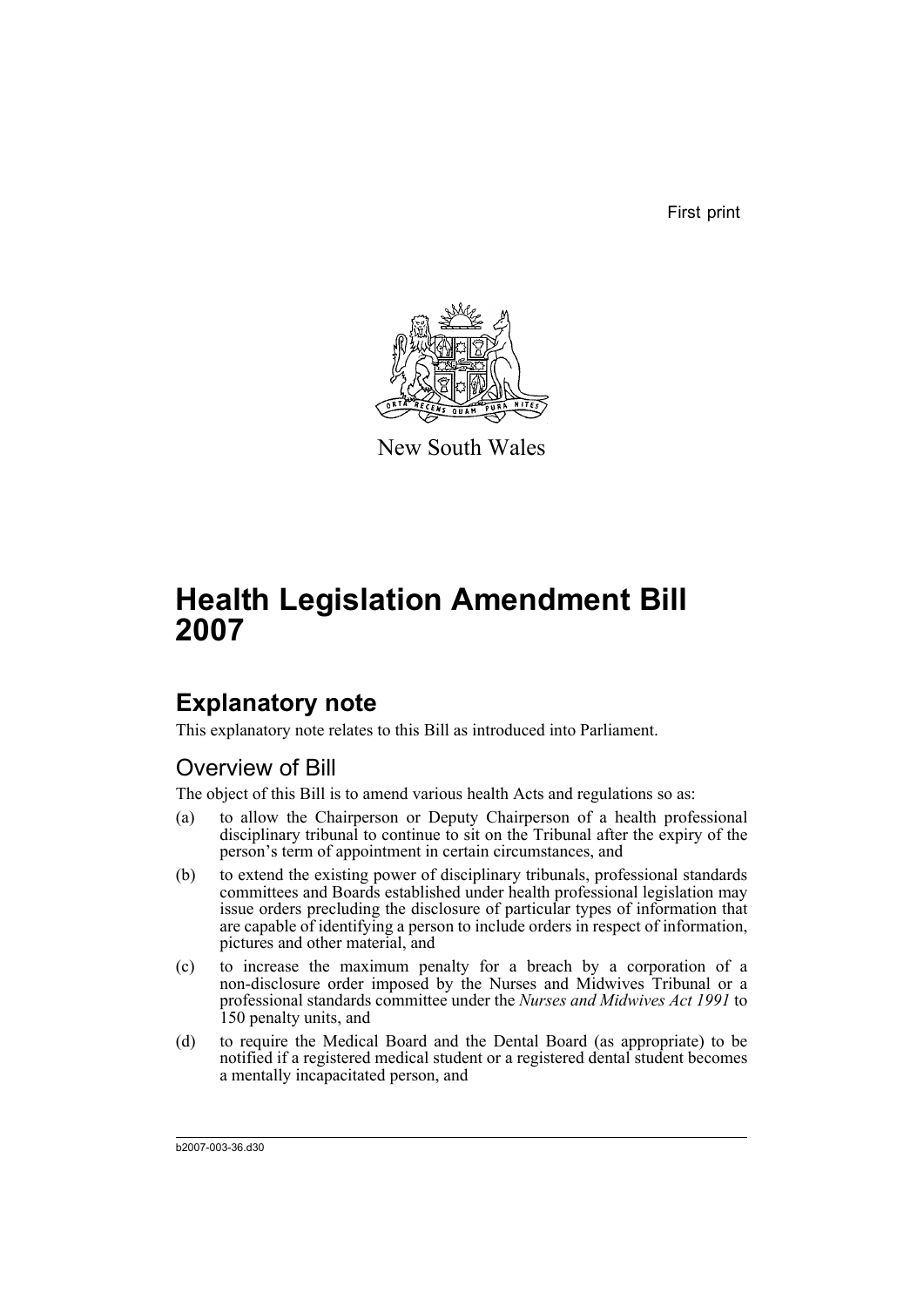Explanatory note

- (e) to remove a restriction on registered dental therapists carrying out dental auxiliary activities other than as an officer or employee of or a contractor to a public sector agency or prescribed body, and
- (f) to make provision with respect to payments out of the accounts of health professional boards, and
- (g) to enable the Director-General of the Department of Health to delegate functions relating to the provision of ambulance services to a public sector body appointed for the purpose of exercising those functions, and
- (h) to enable a Committee of Review under the *Health Services Act 1997* to refer matters to the Medical Board or the Dental Board (as appropriate) to be dealt with as a complaint where the Committee is of the opinion that serious concerns exist in relation to the performance or competence of an appellant, that the appellant has engaged in conduct that may constitute professional misconduct or unsatisfactory professional conduct, or the appellant may suffer from an impairment, and
- (i) to provide that no liability attaches to a person in connection with the conduct of a disciplinary review of a member of the NSW Health Service, and
- (j) to make it clear that the supply or fitting of a prosthesis or therapeutic device is a health service within the meaning of the *Health Services Act 1997*, and
- (k) to entitle persons with medical qualifications granted overseas to be registered as a medical practitioner in certain circumstances, and
- (l) to enable the Medical Board to order a medical practitioner who is the subject of a complaint or inquiry to be examined by a specified registered health practitioner, and
- (m) to make it clear that the Medical Board and the Registrar can delegate functions to groups of persons, including committees established under the *Medical Practice Act 1992*, and
- (n) to provide that certain senior employees and executives may be appointed as a member of the New South Wales Institute of Psychiatry, and
- (o) to provide that no personal liability attaches to a person in connection with the exercise of the person's functions as a performance assessor under the *Nurses and Midwives Act 1991*, and
- (p) to enable fees to be charged in connection with an application for an optometrists drug authority, and
- (q) to enable regulations to be made setting infection control standards to be followed in the practice of pharmacy, and
- (r) to enable the Director-General to make an order to prohibit or restrict certain persons from possessing, supplying or prescribing poisons in certain circumstances, and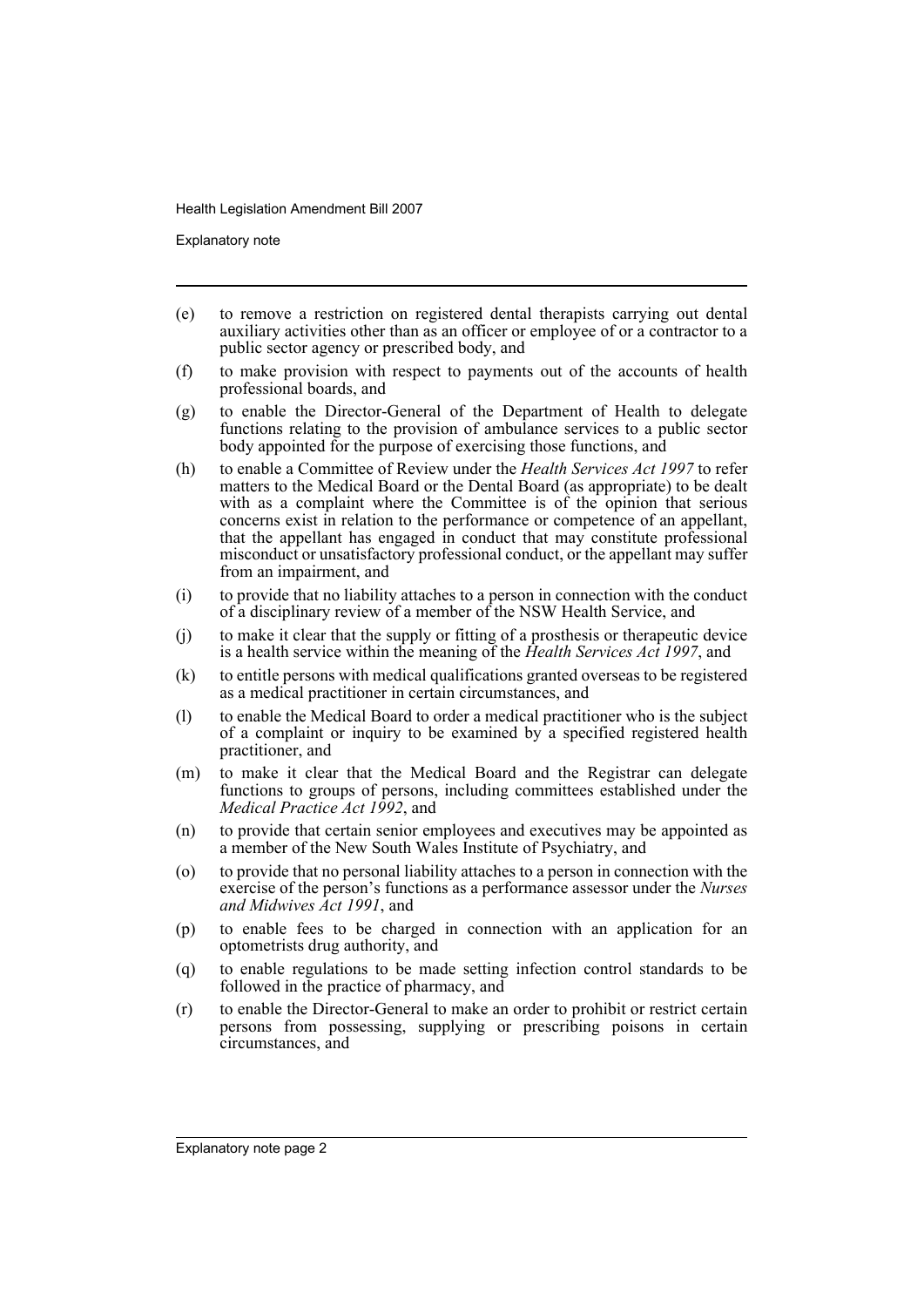Explanatory note

- (s) to authorise the Director-General to require a medical practitioner involved in the treatment of a person the subject of a report notifying a Category 3 medical condition to provide information to complete or correct the report, and
- (t) to enable the prohibition of the sale of tobacco products with a distinctive fruity, sweet or confectionery-like character, and
- (u) to prohibit the sale of tobacco products by a vendor carrying the products for sale on his or her person or from a mobile or temporary structure, and
- (v) to empower authorised inspectors to issue penalty notices for offences under the *Smoke-free Environment Act 2000*.

# Outline of provisions

**Clause 1** sets out the name (also called the short title) of the proposed Act.

**Clause 2** provides for the commencement of the proposed Act on the date of assent to the proposed Act, except for Schedule 2.1 [1] (which is to commence on 1 July 2008), and Schedule 2.13 [4] (which is to commence on proclamation).

**Clause 3** is a formal provision that gives effect to the amendments to the Acts set out in Schedule 1.

**Clause 4** is a formal provision that gives effect to the amendments to the Acts and instruments set out in Schedule 2.

**Clause 5** provides for the repeal of the proposed Act after all the amendments made by the proposed Act have commenced. Once the amendments have commenced the proposed Act will be spent and section 30 of the *Interpretation Act 1987* provides that the repeal of an amending Act does not affect the amendments made by that Act.

### **Schedule 1 Amendments relating to disciplinary tribunals**

**Schedule 1.1 [1], 1.2 [1], 1.3 [1], 1.4 [1], 1.5 [1], 1.6 [1], 1.8 [1], 1.9 [1], 1.10 [1] and 1.11 [1]** amend the *Chiropractors Act 2001*, the *Dental Practice Act 2001*, the *Medical Practice Act 1992*, the *Nurses and Midwives Act 1991*, the *Optometrists Act 2002*, the *Osteopaths Act 2001*, the *Pharmacy Practice Act 2006*, the *Physiotherapists Act 2001*, the *Podiatrists Act 2003* and the *Psychologists Act 2001*, respectively, to give effect to the object set out in paragraph (a) of the Overview. The effect of each amendment is that, following the expiry of a person's term of appointment as Chairperson or Deputy Chairperson, the person will be able to continue to sit on the relevant health professional disciplinary tribunal to complete the conduct or hearing of an inquiry or appeal that commenced before the person's appointment expired. The person will be taken to be, and will be able to exercise the functions of, a Deputy Chairperson in respect of such an inquiry or appeal.

**Schedule 1.1 [2], 1.2 [2], 1.3 [2], 1.4 [2], 1.5 [2], 1.6 [2], 1.7, 1.8 [2], 1.9 [2], 1.10 [2] and 1.11 [2]** amend the *Chiropractors Act 2001*, the *Dental Practice Act 2001*, the *Medical Practice Act 1992*, the *Nurses and Midwives Act 1991*, the *Optometrists*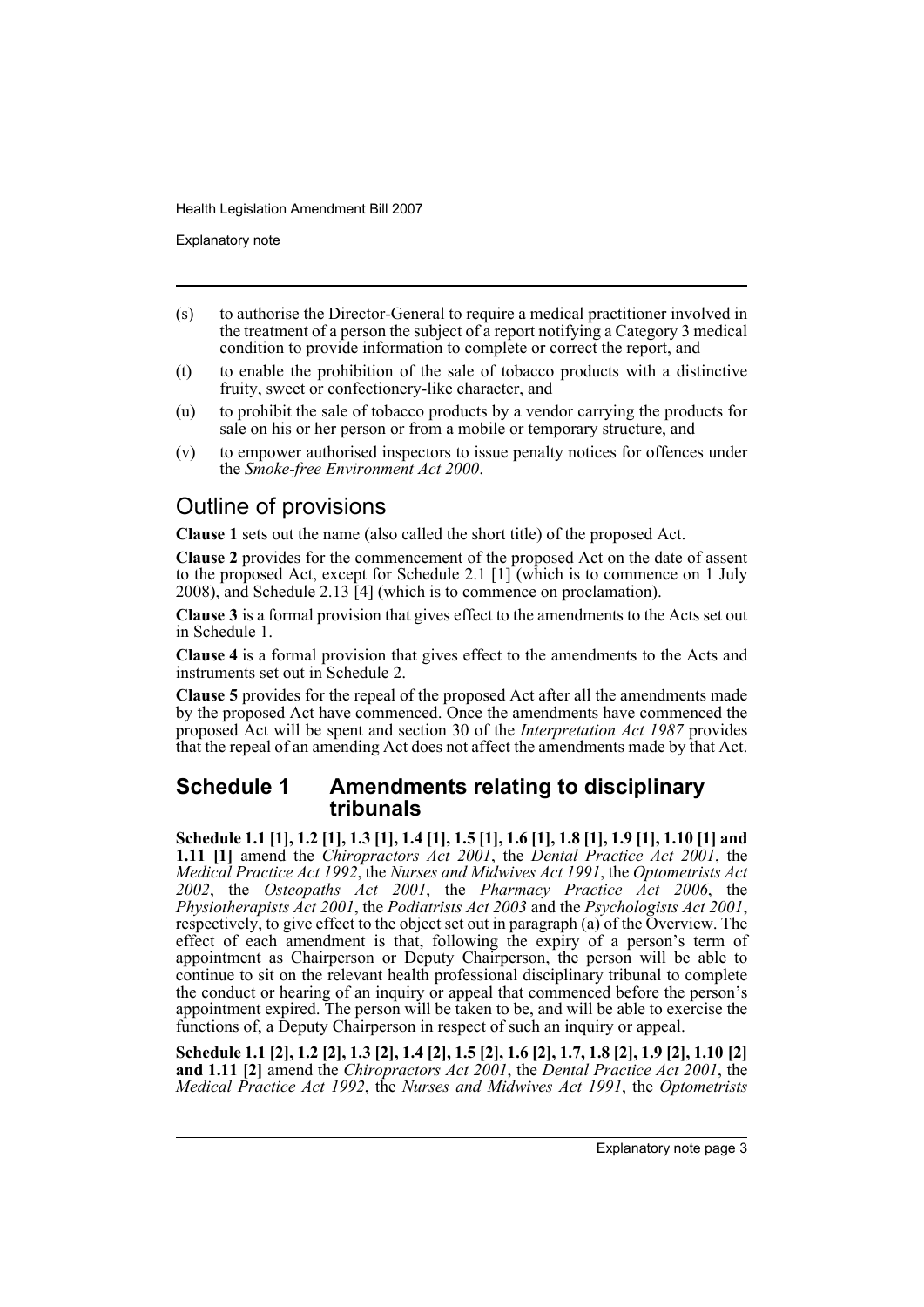Explanatory note

*Act 2002*, the *Osteopaths Act 2001*, the *Pharmacy Act 1964*, the *Pharmacy Practice Act 2006*, the *Physiotherapists Act 2001*, the *Podiatrists Act 2003* and the *Psychologists Act 2001*, respectively, to give effect to the object set out in paragraph (b) of the Overview.

**Schedule 1.4 [3]** amends the *Nurses and Midwives Act 1991* to give effect to the object set out in paragraph (c) of the Overview. The effect of the amendment is to make the maximum penalty for a breach by a corporation of a non-disclosure order consistent with the corresponding penalty under the other health professional registration Acts.

# **Schedule 2 Other amendments**

**Schedule 2.1 [1]** amends the *Dental Practice Act 2001* to give effect to the object set out in paragraph (e) of the Overview with effect from 1 July 2008.

**Schedule 2.1 [2]** amends the *Dental Practice Act 2001* and **Schedule 2.6 [5]** amends the *Medical Practice Act 1992* to give effect to the object set out in paragraph (d) of the Overview. **Schedule 2.2 and Schedule 2.7** contain consequential amendments to regulations under those Acts.

**Schedule 2.4** amends the *Health Administration Act 1982* to give effect to the object set out in paragraph (f) of the Overview. The effect of the amendment is that the Health Administration Corporation will be able to apply funds held in the accounts of individual health professional registration boards to pay any amounts required to meet the costs associated with the employment of NSW Health Service staff for the purposes of those boards.

**Schedule 2.5 [1] and [2]** amend the *Health Services Act 1997* to give effect to the object set out in paragraph (g) of the Overview. The effect of the amendments is that the functions of the Director-General of providing, conducting, operating and maintaining ambulance services, and the associated functions set out in section 67B of that Act, will be able to be delegated to a body appointed under proposed section 67AB of that Act. **Schedule 2.5 [3]** makes a consequential amendment.

**Schedule 2.5 [4]** amends the *Health Services Act 1997* to give effect to the object set out in paragraph (h) of the Overview.

**Schedule 2.5 [5]** amends the *Health Services Act 1997* to give effect to the object set out in paragraph (i) of the Overview.

**Schedule 2.5 [6]** amends the *Health Services Act 1997* to give effect to the object set out in paragraph (j) of the Overview.

**Schedule 2.6 [1]** amends the *Medical Practice Act 1992* to give effect to the object set out in paragraph (k) of the Overview. The effect of the amendment is that a person with medical qualifications granted overseas will be entitled to be registered as a medical practitioner if the person has received a certificate or other qualification in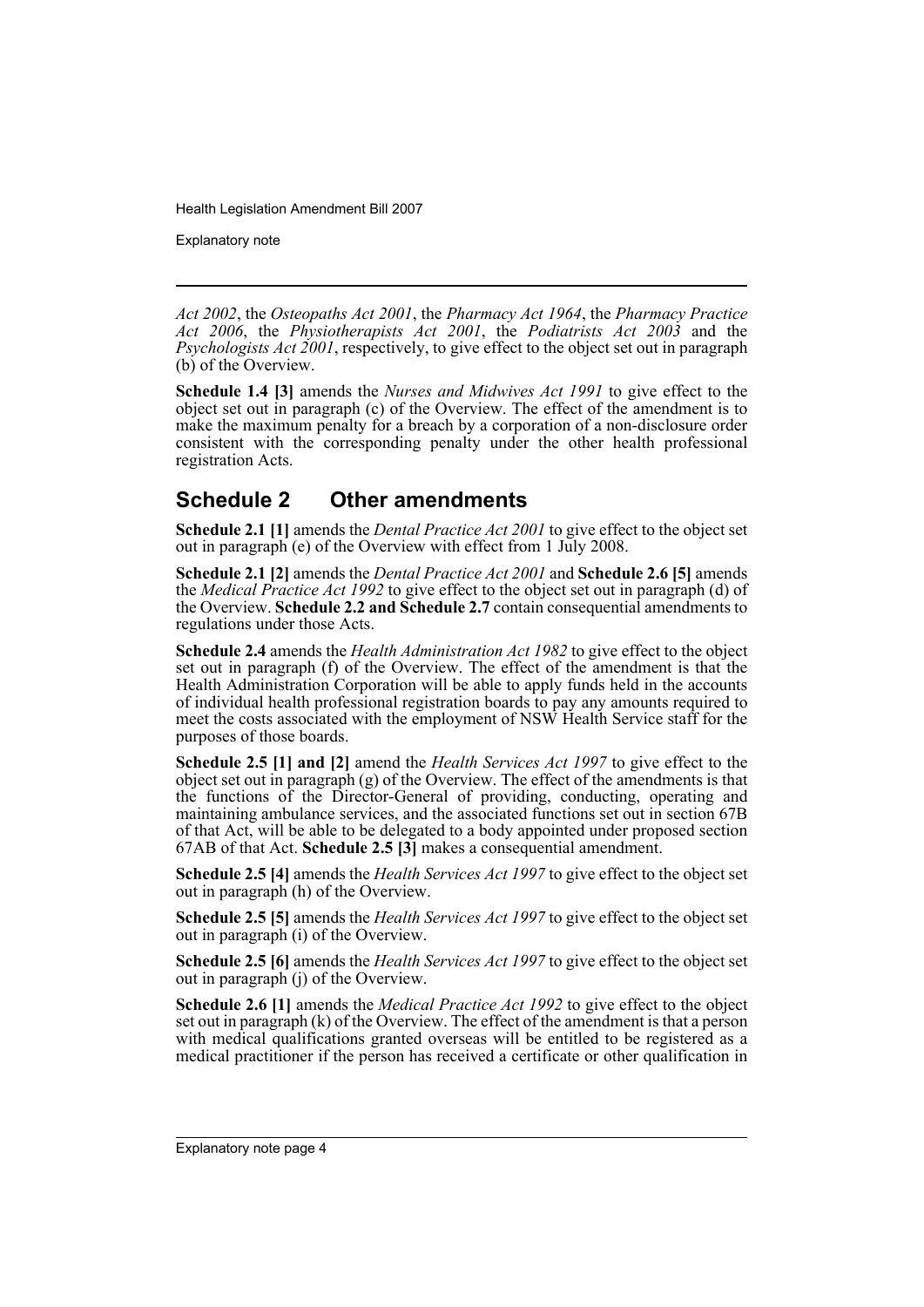Explanatory note

accordance with a procedure approved by the Medical Board for the purpose of qualifying a person for registration as a medical practitioner.

**Schedule 2.6 [2]** amends the *Medical Practice Act 1992* to give effect to the object set out in paragraph (l) of the Overview. **Schedule 2.6 [3], [4], [6]–[9], [11]–[14] and 16** make consequential amendments.

**Schedule 2.6 [10]** amends the *Medical Practice Act 1992* to give effect to the object set out in paragraph (m) of the Overview, and **Schedule 2.6 [15]** makes a consequential amendment validating delegations already made.

**Schedule 2.8** amends the *New South Wales Institute of Psychiatry Act 1964* to give effect to the object set out in paragraph (n) of the Overview. The effect of the amendment is that a senior employee of a statutory health corporation constituted under the *Health Services Act 1997* or a member of the Health Executive Service within the meaning of that Act will be able to be appointed as a member of the Institute.

**Schedule 2.9 [1] and [2]** amend the *Nurses and Midwives Act 1991* to give effect to the object set out in paragraph (o) of the Overview.

**Schedule 2.10** amends the *Optometrists Act 2002* to give effect to the object set out in paragraph (p) of the Overview.

**Schedule 2.11** amends the *Pharmacy Practice Act 2006* to give effect to the object set out in paragraph (q) of the Overview.

**Schedule 2.12 [1] and [2]** amend the *Poisons and Therapeutic Goods Act 1966* (*the Act*) to give effect to the object set out in paragraph (r) of the Overview. The effect of the amendment is that the Director-General will be able to make an order prohibiting or restricting a medical practitioner, nurse, midwife, dentist, optometrist, pharmacist, podiatrist or veterinary practitioner from possessing, supplying or prescribing a substance specified in Schedule 2, 3 or 4 of the Poisons List. Such an order will be able to be made if the person is convicted of an offence under the Act or the regulations made under it (or if an order is made in respect of such an offence under section 10 (1) the *Crimes (Sentencing Procedure) Act 1999*), if the person has failed to comply with any other requirement of an order imposed under the Act, or if the Director-General is of the opinion that the person should be so restricted or prohibited for the purpose of protecting life or health.

**Schedule 2.13 [1]** amends the *Public Health Act 1991* to give effect to the object set out in paragraph (s) of the Overview. The effect of the amendment will be to enable the Director-General to seek information to ensure the integrity of data held in the NSW Cancer Registry.

**Schedule 2.13 [3]** amends the *Public Health Act 1991* to give effect to the object set out in paragraph (t) of the Overview. The amendment will enable the Minister to publish a notice in the Gazette declaring a tobacco product, or a class of tobacco products, with a distinctive fruity, sweet or confectionery-like character to be a prohibited tobacco product. **Schedule 2.13 [2]** makes a consequential amendment.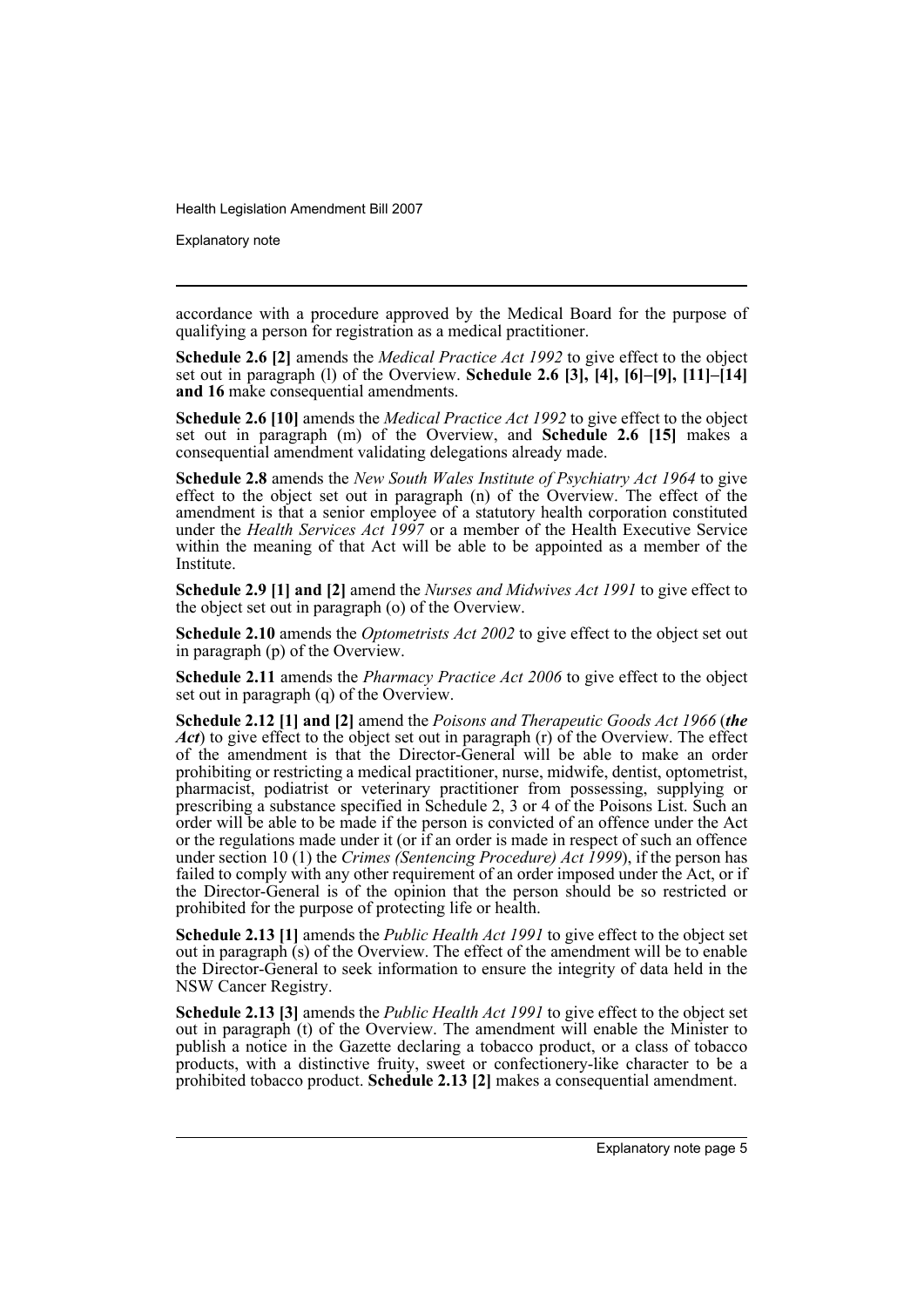Explanatory note

**Schedule 2.13 [4]** amends the *Public Health Act 1991* to give effect to the object set out in paragraph (u) of the Overview. Under new section 57A of that Act it will be an offence:

- (a) for a vendor to carry tobacco products on his or her person on any premises for the purpose of selling the products by retail on the premises. The offence will extend to a person who employs or pays the vendor to undertake such an activity. It will also be an offence for a person who has control of premises to cause or permit such an activity on the premises, and
- (b) for a person to sell tobacco products by retail from mobile or temporary premises. It will also be an offence for a person who has control of premises, and for a person organising a concert or other event on premises, to cause or permit such sales on the premises.

**Schedule 2.14** amends the *Smoke-free Environment Act 2000* to give effect to the object set out in paragraph (v) of the Overview. **Schedule 2.3** makes a consequential amendment to the *Fines Act 1996*.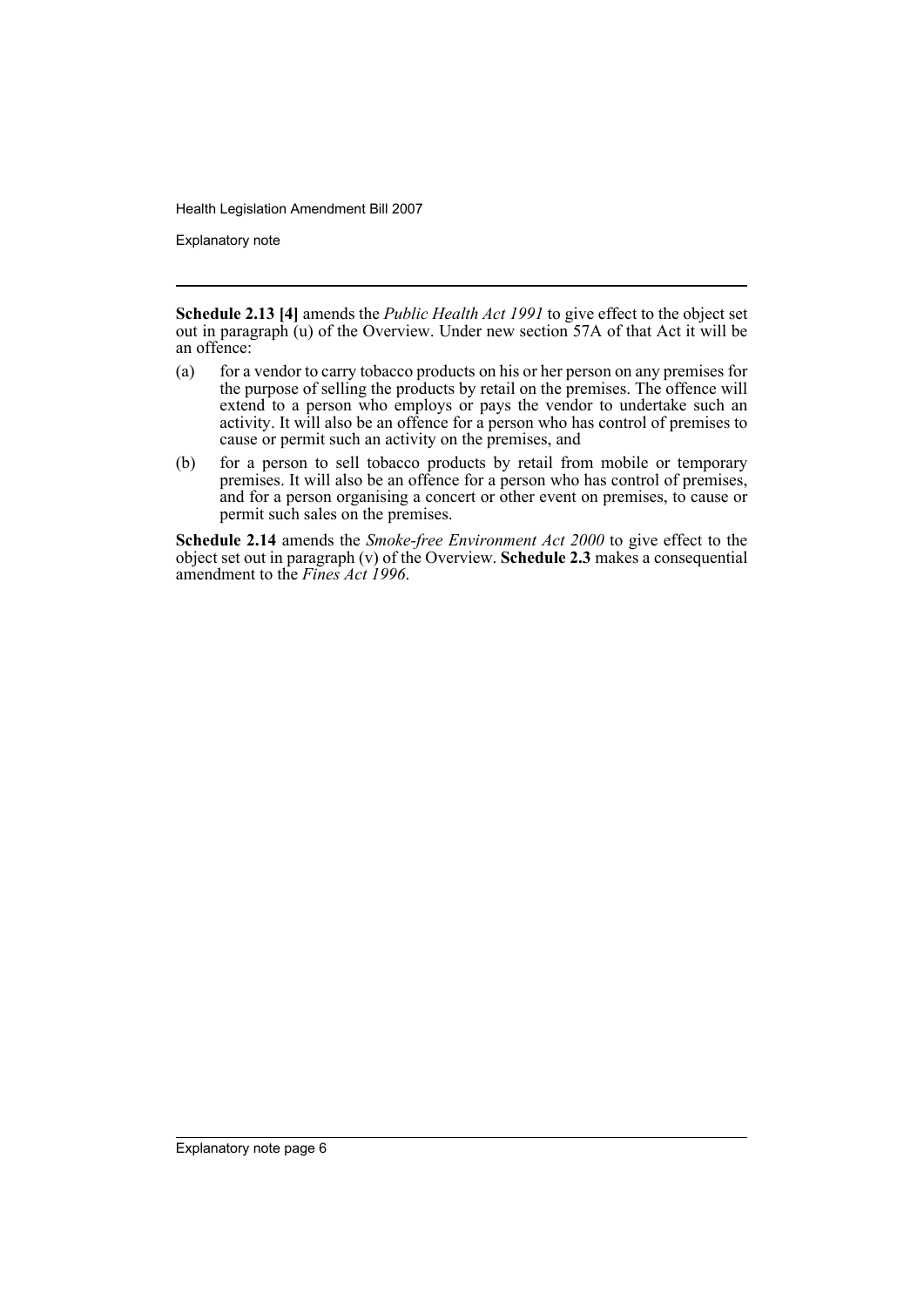First print



New South Wales

# **Health Legislation Amendment Bill 2007**

# **Contents**

|   |                                                          | Page |
|---|----------------------------------------------------------|------|
|   | Name of Act                                              |      |
|   | Commencement                                             |      |
| 3 | Amendments relating to disciplinary tribunals            |      |
| 4 | Other amendments                                         |      |
| 5 | Repeal of Act                                            |      |
|   | Schedule 1 Amendments relating to disciplinary tribunals | 3    |
|   | Schedule 2 Other amendments                              | 11   |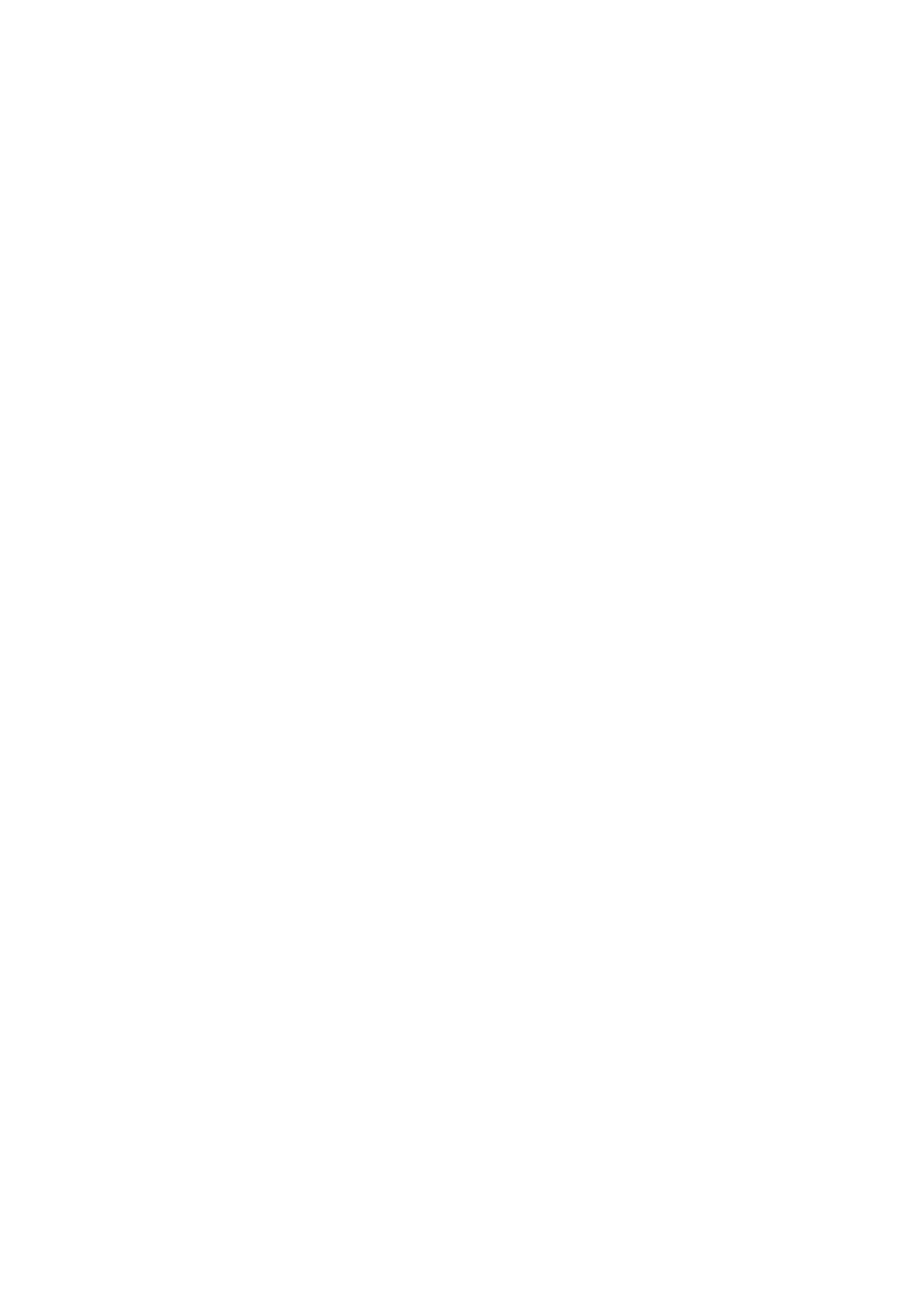

New South Wales

# **Health Legislation Amendment Bill 2007**

No , 2007

### **A Bill for**

An Act to amend various Acts and regulations to make provision with respect to health professional disciplinary tribunals and certain mental health matters relating to medical or dental students, to make miscellaneous amendments; and for other purposes.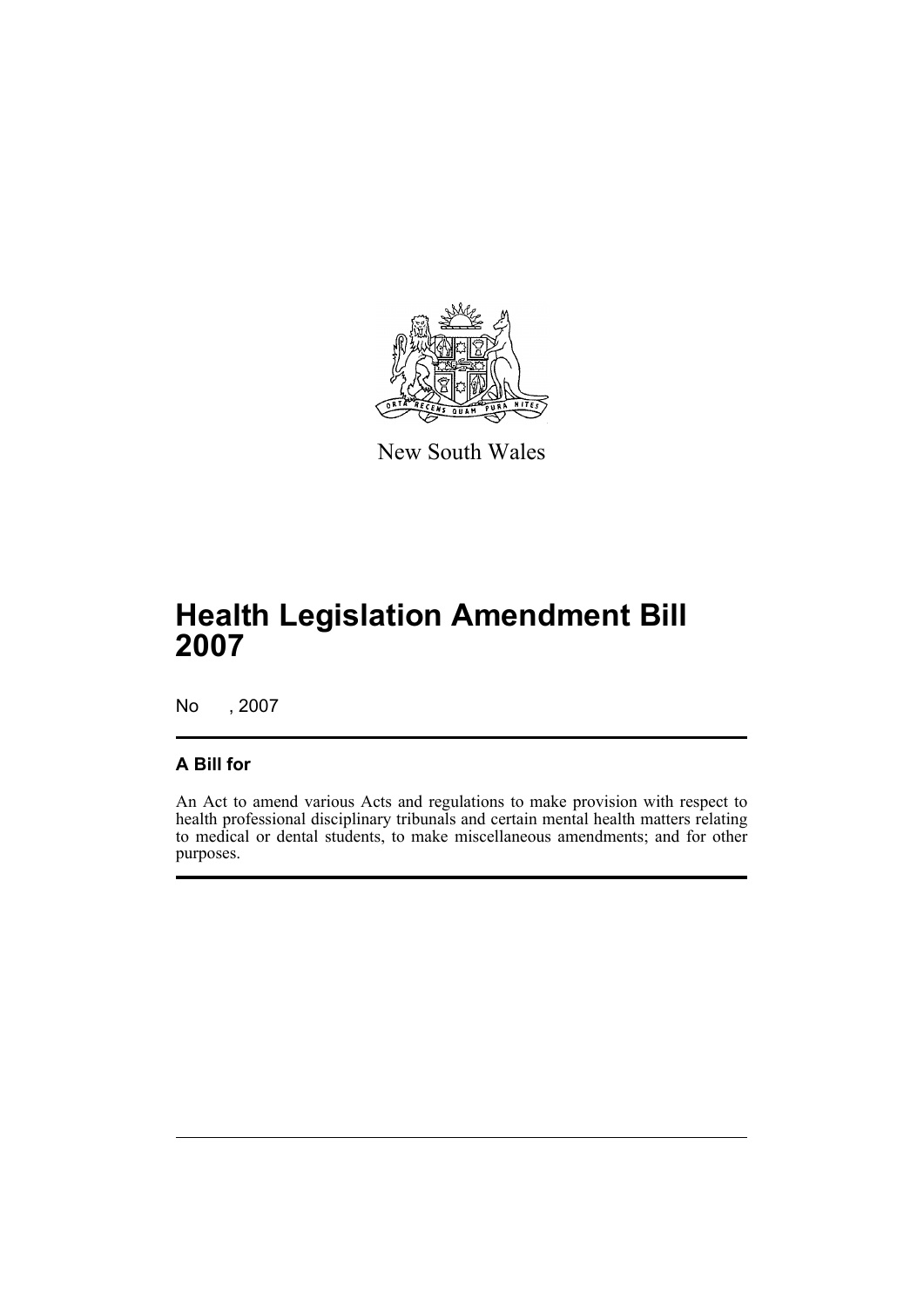<span id="page-9-4"></span><span id="page-9-3"></span><span id="page-9-2"></span><span id="page-9-1"></span><span id="page-9-0"></span>

|                         |     | The Legislature of New South Wales enacts:                                                                                                                | 1              |  |  |
|-------------------------|-----|-----------------------------------------------------------------------------------------------------------------------------------------------------------|----------------|--|--|
| <b>Name of Act</b><br>1 |     |                                                                                                                                                           |                |  |  |
|                         |     | This Act is the <i>Health Legislation Amendment Act 2007</i> .                                                                                            | 3              |  |  |
| $\mathbf{2}$            |     | Commencement                                                                                                                                              | $\overline{4}$ |  |  |
|                         | (1) | Except as provided by subsections $(2)$ and $(3)$ , this Act commences on<br>the date of assent to this Act.                                              | 5<br>6         |  |  |
|                         | (2) | Schedule 2.1 [1] commences on 1 July 2008.                                                                                                                | $\overline{7}$ |  |  |
|                         | (3) | Schedule 2.13 [4] commences on a day or days to be appointed by<br>proclamation.                                                                          | 8<br>9         |  |  |
| 3                       |     | Amendments relating to disciplinary tribunals                                                                                                             | 10             |  |  |
|                         |     | The Acts specified in Schedule 1 are amended as set out in that<br>Schedule.                                                                              | 11<br>12       |  |  |
| 4                       |     | <b>Other amendments</b>                                                                                                                                   | 13             |  |  |
|                         |     | The Acts and instruments specified in Schedule 2 are amended as set out<br>in that Schedule.                                                              | 14<br>15       |  |  |
| 5                       |     | <b>Repeal of Act</b>                                                                                                                                      | 16             |  |  |
|                         | (1) | This Act is repealed on the day following the day on which all of the<br>provisions of this Act have commenced.                                           | 17<br>18       |  |  |
|                         | (2) | The repeal of this Act does not, because of the operation of section 30<br>of the <i>Interpretation Act 1987</i> , affect any amendment made by this Act. | 19<br>20       |  |  |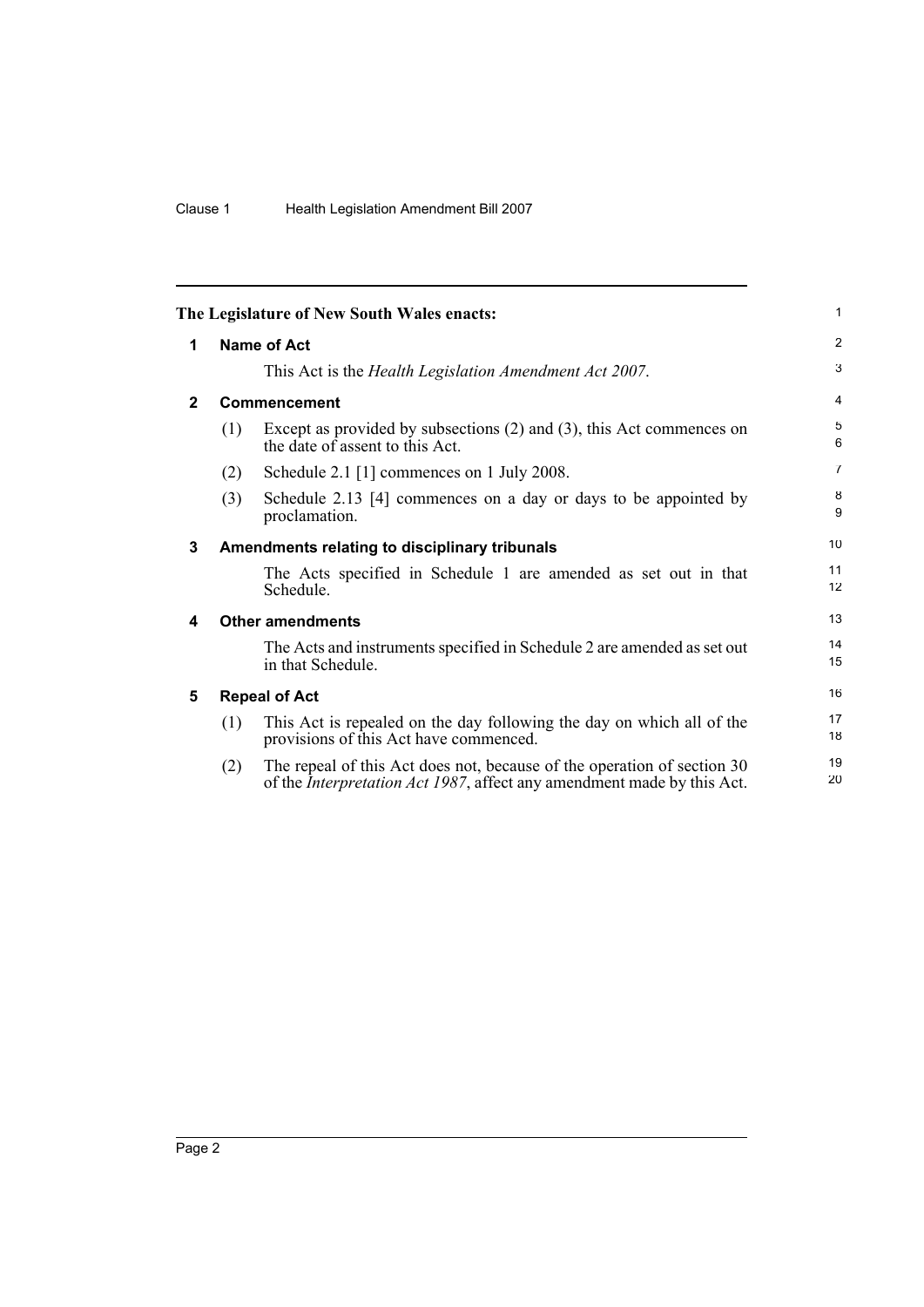Amendments relating to disciplinary tribunals **Schedule 1** Schedule 1

<span id="page-10-0"></span>

| <b>Schedule 1</b> |      | <b>Amendments relating to disciplinary</b><br>tribunals                                                                                                                                                                                                                                                                                                          | $\mathbf{1}$<br>$\overline{2}$             |
|-------------------|------|------------------------------------------------------------------------------------------------------------------------------------------------------------------------------------------------------------------------------------------------------------------------------------------------------------------------------------------------------------------|--------------------------------------------|
|                   |      | (Section 3)                                                                                                                                                                                                                                                                                                                                                      | 3                                          |
| 1.1               |      | <b>Chiropractors Act 2001 No 15</b>                                                                                                                                                                                                                                                                                                                              | 4                                          |
| [1]               |      | Section 100 Chairperson and Deputy Chairpersons of the Tribunal                                                                                                                                                                                                                                                                                                  | 5                                          |
|                   |      | Insert after section $100(4)$ :                                                                                                                                                                                                                                                                                                                                  | 6                                          |
|                   | (4A) | If the period of a person's appointment as Chairperson or a<br>Deputy Chairperson expires while the person is sitting on the<br>Tribunal for the purposes of an inquiry or an appeal, the person<br>may, despite that expiry, continue to sit on the Tribunal for the<br>purpose of that inquiry or appeal (the <i>continuing inquiry or</i><br><i>appeal</i> ). | $\overline{7}$<br>8<br>9<br>10<br>11<br>12 |
|                   | (4B) | For the purposes of the conduct or hearing of the continuing<br>inquiry or appeal (and any provision of this Act or the regulations<br>with respect to such an inquiry or an appeal), the person referred<br>to in subsection $(4A)$ :                                                                                                                           | 13<br>14<br>15<br>16                       |
|                   |      | is taken to be a Deputy Chairperson, and<br>(a)                                                                                                                                                                                                                                                                                                                  | 17                                         |
|                   |      | has and may exercise only the functions conferred or<br>(b)<br>imposed on a Deputy Chairperson under this Act, and                                                                                                                                                                                                                                               | 18<br>19                                   |
|                   |      | may exercise those functions only in respect of the<br>(c)<br>continuing inquiry or appeal.                                                                                                                                                                                                                                                                      | 20<br>21                                   |
| [2]               |      | <b>Schedule 5 Proceedings before the Tribunal</b>                                                                                                                                                                                                                                                                                                                | 22                                         |
|                   |      | Insert after clause $6(3)$ :                                                                                                                                                                                                                                                                                                                                     | 23                                         |
|                   | (3A) | For the purposes of this clause, a reference to the name of any<br>person includes a reference to any information, picture or other<br>material that identifies the person or is likely to lead to the<br>identification of the person.                                                                                                                          | 24<br>25<br>26<br>27                       |
| 1.2 <sub>2</sub>  |      | Dental Practice Act 2001 No 64                                                                                                                                                                                                                                                                                                                                   | 28                                         |
| [1]               |      | Section 121 Chairperson and Deputy Chairpersons of the Tribunal                                                                                                                                                                                                                                                                                                  | 29                                         |
|                   |      | Insert after section $121(4)$ :                                                                                                                                                                                                                                                                                                                                  | 30                                         |
|                   | (4A) | If the period of a person's appointment as Chairperson or a<br>Deputy Chairperson expires while the person is sitting on the<br>Tribunal for the purposes of an inquiry or an appeal, the person                                                                                                                                                                 | 31<br>32<br>33                             |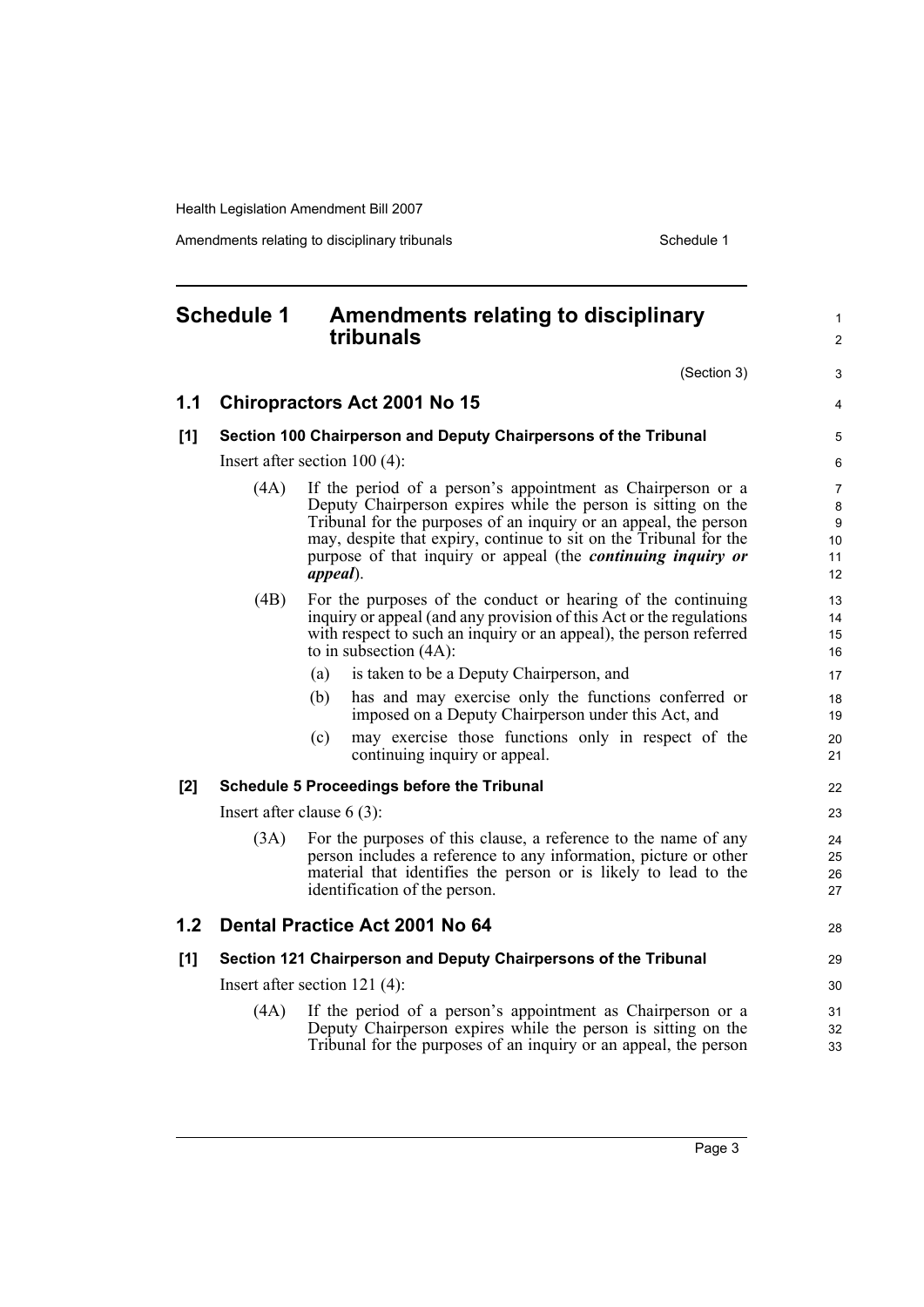may, despite that expiry, continue to sit on the Tribunal for the purpose of that inquiry or appeal (the *continuing inquiry or appeal*).

19

- (4B) For the purposes of the conduct or hearing of the continuing inquiry or appeal (and any provision of this Act or the regulations with respect to such an inquiry or an appeal), the person referred to in subsection (4A):
	- (a) is taken to be a Deputy Chairperson, and
	- (b) has and may exercise only the functions conferred or imposed on a Deputy Chairperson under this Act, and
	- (c) may exercise those functions only in respect of the continuing inquiry or appeal.

#### **[2] Schedule 5 Proceedings before the Tribunal**

Insert after clause 6 (3):

(3A) For the purposes of this clause, a reference to the name of any person includes a reference to any information, picture or other material that identifies the person or is likely to lead to the identification of the person.

### **1.3 Medical Practice Act 1992 No 94**

#### **[1] Section 148 Chairperson and Deputy Chairpersons of the Tribunal**

Insert after section 148 (4):

- (4A) If the period of a person's appointment as Chairperson or a Deputy Chairperson expires while the person is sitting on the Tribunal for the purposes of an inquiry or an appeal, the person may, despite that expiry, continue to sit on the Tribunal for the purpose of that inquiry or appeal (the *continuing inquiry or appeal*).
- (4B) For the purposes of the conduct or hearing of the continuing inquiry or appeal (and any provision of this Act or the regulations with respect to such an inquiry or an appeal), the person referred to in subsection (4A):
	- (a) is taken to be a Deputy Chairperson, and
	- (b) has and may exercise only the functions conferred or imposed on a Deputy Chairperson under this Act, and
	- (c) may exercise those functions only in respect of the continuing inquiry or appeal.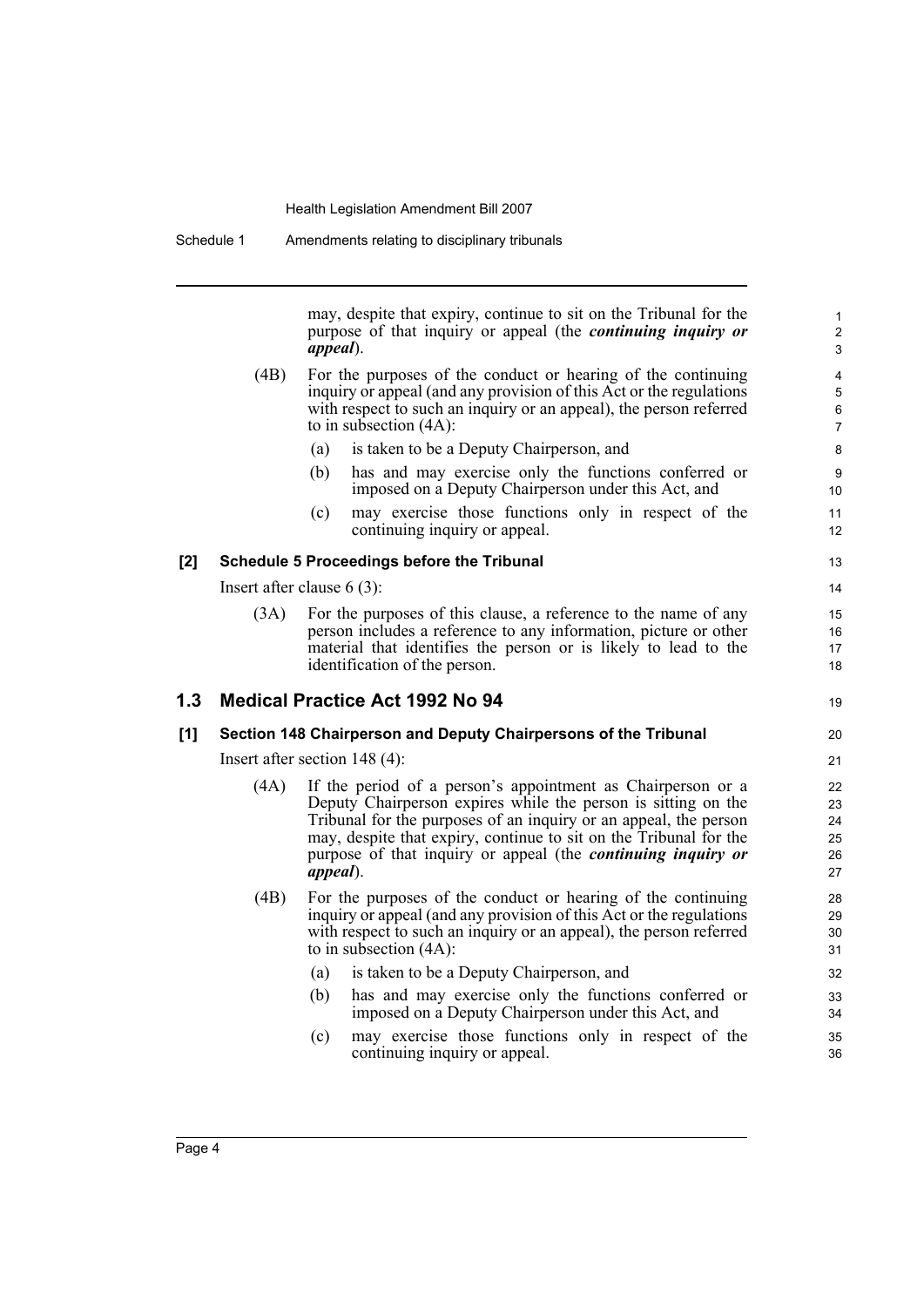| [2] |                      | Schedule 2 Proceedings before a Committee or the Tribunal                                                                                                                                                                                                                                                                                                | 1                                |
|-----|----------------------|----------------------------------------------------------------------------------------------------------------------------------------------------------------------------------------------------------------------------------------------------------------------------------------------------------------------------------------------------------|----------------------------------|
|     |                      | Insert after clause $6(3)$ :                                                                                                                                                                                                                                                                                                                             | $\overline{c}$                   |
|     | (3A)                 | For the purposes of this clause, a reference to the name of any<br>person includes a reference to any information, picture or other<br>material that identifies the person or is likely to lead to the<br>identification of the person.                                                                                                                  | 3<br>4<br>5<br>6                 |
| 1.4 |                      | Nurses and Midwives Act 1991 No 9                                                                                                                                                                                                                                                                                                                        | 7                                |
| [1] |                      | Section 60 Chairperson and Deputy Chairpersons of the Tribunal                                                                                                                                                                                                                                                                                           | 8                                |
|     |                      | Insert after section $60(4)$ :                                                                                                                                                                                                                                                                                                                           | 9                                |
|     | (4A)                 | If the period of a person's appointment as Chairperson or a<br>Deputy Chairperson expires while the person is sitting on the<br>Tribunal for the purposes of an inquiry or an appeal, the person<br>may, despite that expiry, continue to sit on the Tribunal for the<br>purpose of that inquiry or appeal (the <i>continuing inquiry or</i><br>appeal). | 10<br>11<br>12<br>13<br>14<br>15 |
|     | (4B)                 | For the purposes of the conduct or hearing of the continuing<br>inquiry or appeal (and any provision of this Act or the regulations<br>with respect to such an inquiry or an appeal), the person referred<br>to in subsection $(4A)$ :                                                                                                                   | 16<br>17<br>18<br>19             |
|     |                      | is taken to be a Deputy Chairperson, and<br>(a)                                                                                                                                                                                                                                                                                                          | 20                               |
|     |                      | has and may exercise only the functions conferred or<br>(b)<br>imposed on a Deputy Chairperson under this Act, and                                                                                                                                                                                                                                       | 21<br>22                         |
|     |                      | (c)<br>may exercise those functions only in respect of the<br>continuing inquiry or appeal.                                                                                                                                                                                                                                                              | 23<br>24                         |
| [2] |                      | Schedule 2 Proceedings before a Committee and the Tribunal                                                                                                                                                                                                                                                                                               | 25                               |
|     |                      | Insert after clause $6(3)$ :                                                                                                                                                                                                                                                                                                                             | 26                               |
|     | (3A)                 | For the purposes of this clause, a reference to the name of any<br>person includes a reference to any information, picture or other<br>material that identifies the person or is likely to lead to the<br>identification of the person.                                                                                                                  | 27<br>28<br>29<br>30             |
| [3] | Schedule 2, clause 6 |                                                                                                                                                                                                                                                                                                                                                          | 31                               |
|     |                      | Omit the penalty provision at the end of the clause. Insert instead:                                                                                                                                                                                                                                                                                     | 32                               |
|     |                      | Maximum penalty: 150 penalty units in the case of a corporation<br>and 20 penalty units in any other case.                                                                                                                                                                                                                                               | 33<br>34                         |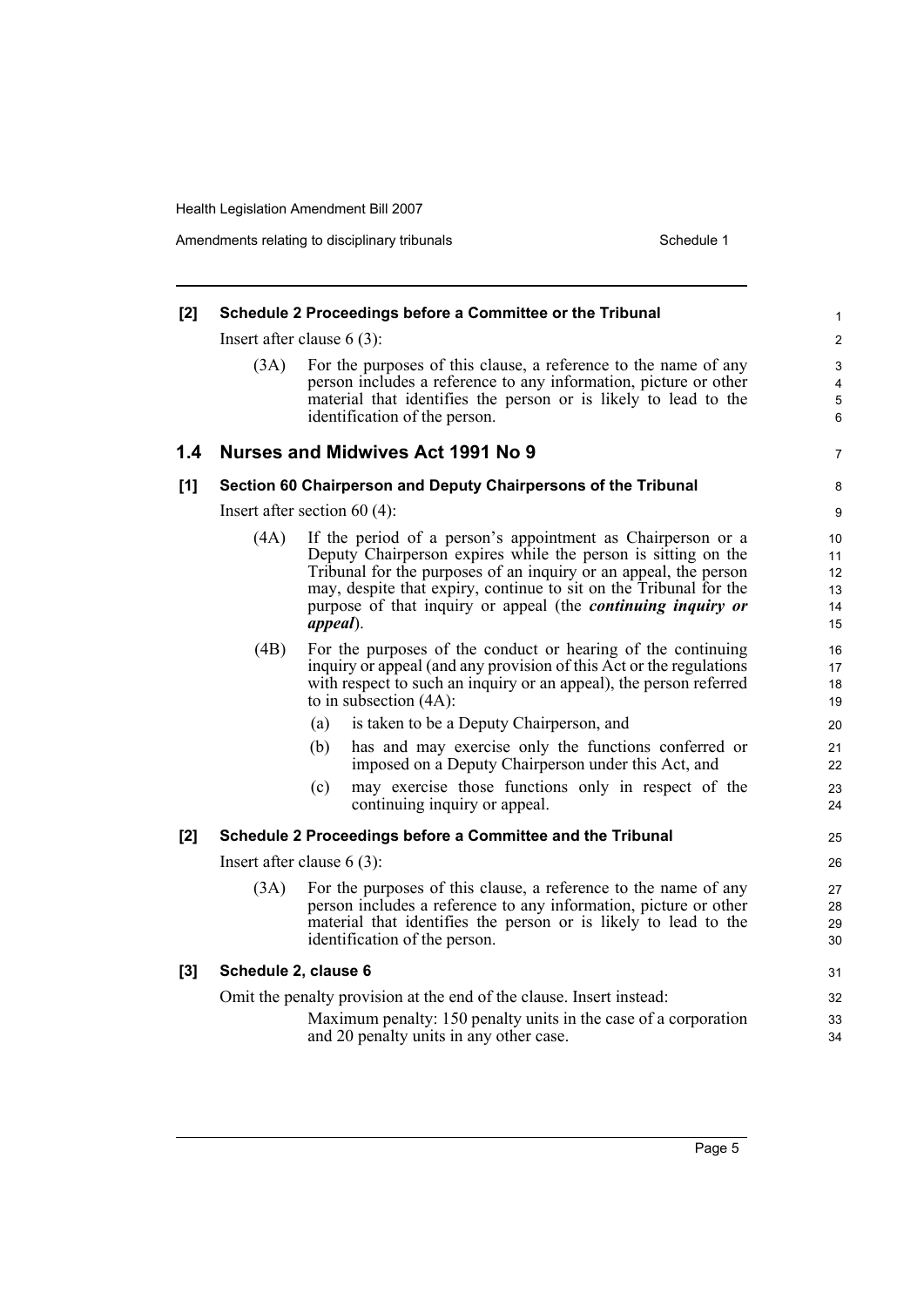| 1.5   |                                 | <b>Optometrists Act 2002 No 30</b>                                                                                                                                                                                                                                                                                                                               | 1                                       |  |  |
|-------|---------------------------------|------------------------------------------------------------------------------------------------------------------------------------------------------------------------------------------------------------------------------------------------------------------------------------------------------------------------------------------------------------------|-----------------------------------------|--|--|
| [1]   |                                 | Section 104 Chairperson and Deputy Chairpersons of the Tribunal                                                                                                                                                                                                                                                                                                  | $\overline{c}$                          |  |  |
|       |                                 | Insert after section $104$ (4):                                                                                                                                                                                                                                                                                                                                  | 3                                       |  |  |
|       | (4A)                            | If the period of a person's appointment as Chairperson or a<br>Deputy Chairperson expires while the person is sitting on the<br>Tribunal for the purposes of an inquiry or an appeal, the person<br>may, despite that expiry, continue to sit on the Tribunal for the<br>purpose of that inquiry or appeal (the <i>continuing inquiry or</i><br><i>appeal</i> ). | 4<br>5<br>6<br>$\overline{7}$<br>8<br>9 |  |  |
|       | (4B)                            | For the purposes of the conduct or hearing of the continuing<br>inquiry or appeal (and any provision of this Act or the regulations<br>with respect to such an inquiry or an appeal), the person referred<br>to in subsection $(4A)$ :                                                                                                                           | 10<br>11<br>12<br>13                    |  |  |
|       |                                 | is taken to be a Deputy Chairperson, and<br>(a)                                                                                                                                                                                                                                                                                                                  | 14                                      |  |  |
|       |                                 | has and may exercise only the functions conferred or<br>(b)<br>imposed on a Deputy Chairperson under this Act, and                                                                                                                                                                                                                                               | 15<br>16                                |  |  |
|       |                                 | may exercise those functions only in respect of the<br>(c)<br>continuing inquiry or appeal.                                                                                                                                                                                                                                                                      | 17<br>18                                |  |  |
| $[2]$ |                                 | <b>Schedule 5 Proceedings before the Tribunal</b>                                                                                                                                                                                                                                                                                                                | 19                                      |  |  |
|       |                                 | Insert after clause $6(3)$ :                                                                                                                                                                                                                                                                                                                                     | 20                                      |  |  |
|       | (3A)                            | For the purposes of this clause, a reference to the name of any<br>person includes a reference to any information, picture or other<br>material that identifies the person or is likely to lead to the<br>identification of the person.                                                                                                                          | 21<br>22<br>23<br>24                    |  |  |
| 1.6   |                                 | Osteopaths Act 2001 No 16                                                                                                                                                                                                                                                                                                                                        | 25                                      |  |  |
| [1]   |                                 | Section 100 Chairperson and Deputy Chairpersons of the Tribunal                                                                                                                                                                                                                                                                                                  | 26                                      |  |  |
|       | Insert after section $100(4)$ : |                                                                                                                                                                                                                                                                                                                                                                  |                                         |  |  |
|       | (4A)                            | If the period of a person's appointment as Chairperson or a<br>Deputy Chairperson expires while the person is sitting on the<br>Tribunal for the purposes of an inquiry or an appeal, the person<br>may, despite that expiry, continue to sit on the Tribunal for the<br>purpose of that inquiry or appeal (the <i>continuing inquiry or</i><br>appeal).         | 28<br>29<br>30<br>31<br>32<br>33        |  |  |
|       | (4B)                            | For the purposes of the conduct or hearing of the continuing<br>inquiry or appeal (and any provision of this Act or the regulations<br>with respect to such an inquiry or an appeal), the person referred<br>to in subsection $(4A)$ :                                                                                                                           | 34<br>35<br>36<br>37                    |  |  |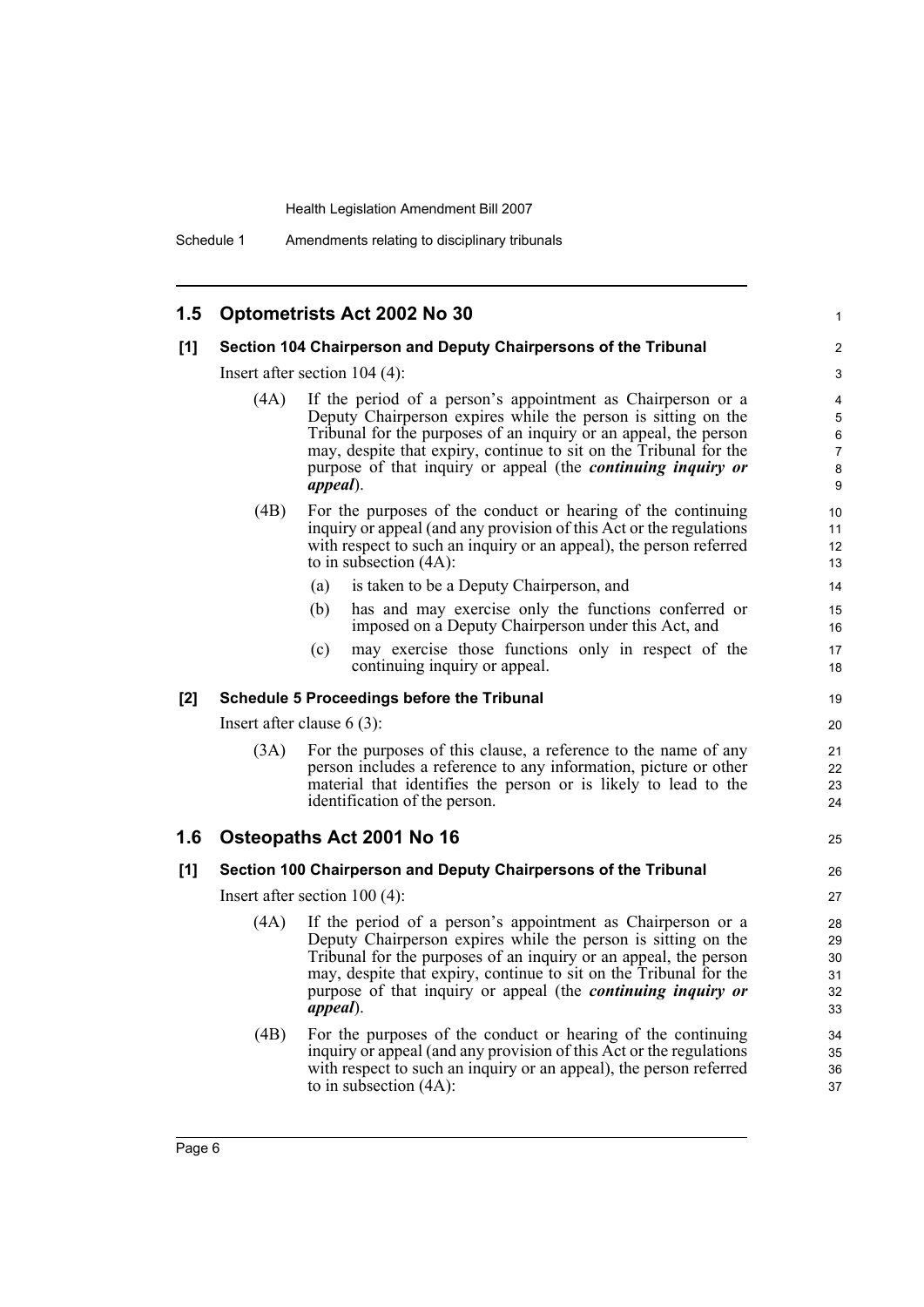Amendments relating to disciplinary tribunals **Schedule 1** Schedule 1

|     |                                 | (a)         | is taken to be a Deputy Chairperson, and                                                                                                                                                                                                                                                                                                     | $\mathbf{1}$                     |
|-----|---------------------------------|-------------|----------------------------------------------------------------------------------------------------------------------------------------------------------------------------------------------------------------------------------------------------------------------------------------------------------------------------------------------|----------------------------------|
|     |                                 | (b)         | has and may exercise only the functions conferred or<br>imposed on a Deputy Chairperson under this Act, and                                                                                                                                                                                                                                  | $\overline{c}$<br>3              |
|     |                                 | (c)         | may exercise those functions only in respect of the<br>continuing inquiry or appeal.                                                                                                                                                                                                                                                         | 4<br>5                           |
| [2] |                                 |             | <b>Schedule 5 Proceedings before the Tribunal</b>                                                                                                                                                                                                                                                                                            | 6                                |
|     | Insert after clause $6(3)$ :    |             |                                                                                                                                                                                                                                                                                                                                              | 7                                |
|     | (3A)                            |             | For the purposes of this clause, a reference to the name of any<br>person includes a reference to any information, picture or other<br>material that identifies the person or is likely to lead to the<br>identification of the person.                                                                                                      | 8<br>9<br>10<br>11               |
| 1.7 | Pharmacy Act 1964 No 48         |             |                                                                                                                                                                                                                                                                                                                                              | 12                               |
|     |                                 |             | Schedule 2 Inquiries by the Board or a Committee                                                                                                                                                                                                                                                                                             | 13                               |
|     | Insert after clause $6(3)$ :    |             |                                                                                                                                                                                                                                                                                                                                              | 14                               |
|     | (3A)                            |             | For the purposes of this clause, a reference to the name of any<br>person includes a reference to any information, picture or other<br>material that identifies the person or is likely to lead to the<br>identification of the person.                                                                                                      | 15<br>16<br>17<br>18             |
| 1.8 |                                 |             | <b>Pharmacy Practice Act 2006 No 59</b>                                                                                                                                                                                                                                                                                                      | 19                               |
| [1] |                                 |             | Section 113 Chairperson and Deputy Chairpersons of the Tribunal                                                                                                                                                                                                                                                                              | 20                               |
|     | Insert after section $113(4)$ : |             |                                                                                                                                                                                                                                                                                                                                              | 21                               |
|     | (4A)                            | $append$ ). | If the period of a person's appointment as Chairperson or a<br>Deputy Chairperson expires while the person is sitting on the<br>Tribunal for the purposes of an inquiry or an appeal, the person<br>may, despite that expiry, continue to sit on the Tribunal for the<br>purpose of that inquiry or appeal (the <i>continuing inquiry or</i> | 22<br>23<br>24<br>25<br>26<br>27 |
|     | (4B)                            |             | For the purposes of the conduct or hearing of the continuing<br>inquiry or appeal (and any provision of this Act or the regulations<br>with respect to such an inquiry or an appeal), the person referred<br>to in subsection $(4A)$ :                                                                                                       | 28<br>29<br>30<br>31             |
|     |                                 | (a)         | is taken to be a Deputy Chairperson, and                                                                                                                                                                                                                                                                                                     | 32                               |
|     |                                 | (b)         | has and may exercise only the functions conferred or<br>imposed on a Deputy Chairperson under this Act, and                                                                                                                                                                                                                                  | 33<br>34                         |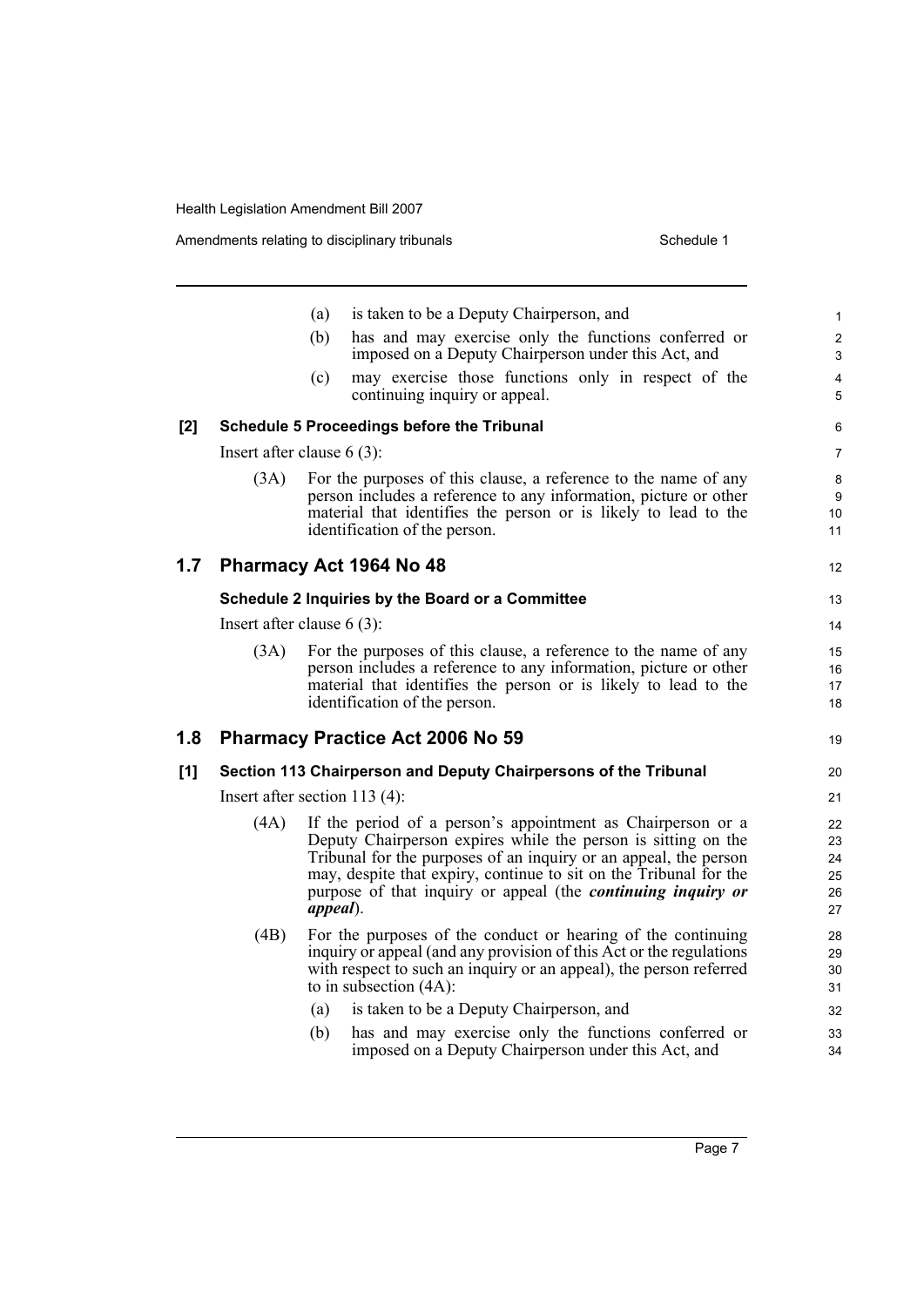(c) may exercise those functions only in respect of the continuing inquiry or appeal.

1  $\overline{2}$ 

9

#### **[2] Schedule 6 Proceedings before Tribunal**

Insert after clause 6 (3):

(3A) For the purposes of this clause, a reference to the name of any person includes a reference to any information, picture or other material that identifies the person or is likely to lead to the identification of the person.

### **1.9 Physiotherapists Act 2001 No 67**

#### **[1] Section 101 Chairperson and Deputy Chairpersons of the Tribunal**

Insert after section 101 (4):

(4A) If the period of a person's appointment as Chairperson or a Deputy Chairperson expires while the person is sitting on the Tribunal for the purposes of an inquiry or an appeal, the person may, despite that expiry, continue to sit on the Tribunal for the purpose of that inquiry or appeal (the *continuing inquiry or appeal*). (4B) For the purposes of the conduct or hearing of the continuing inquiry or appeal (and any provision of this Act or the regulations with respect to such an inquiry or an appeal), the person referred to in subsection (4A): (a) is taken to be a Deputy Chairperson, and (b) has and may exercise only the functions conferred or imposed on a Deputy Chairperson under this Act, and (c) may exercise those functions only in respect of the continuing inquiry or appeal. **[2] Schedule 5 Proceedings before the Tribunal**

Insert after clause 6 (3):

(3A) For the purposes of this clause, a reference to the name of any person includes a reference to any information, picture or other material that identifies the person or is likely to lead to the identification of the person.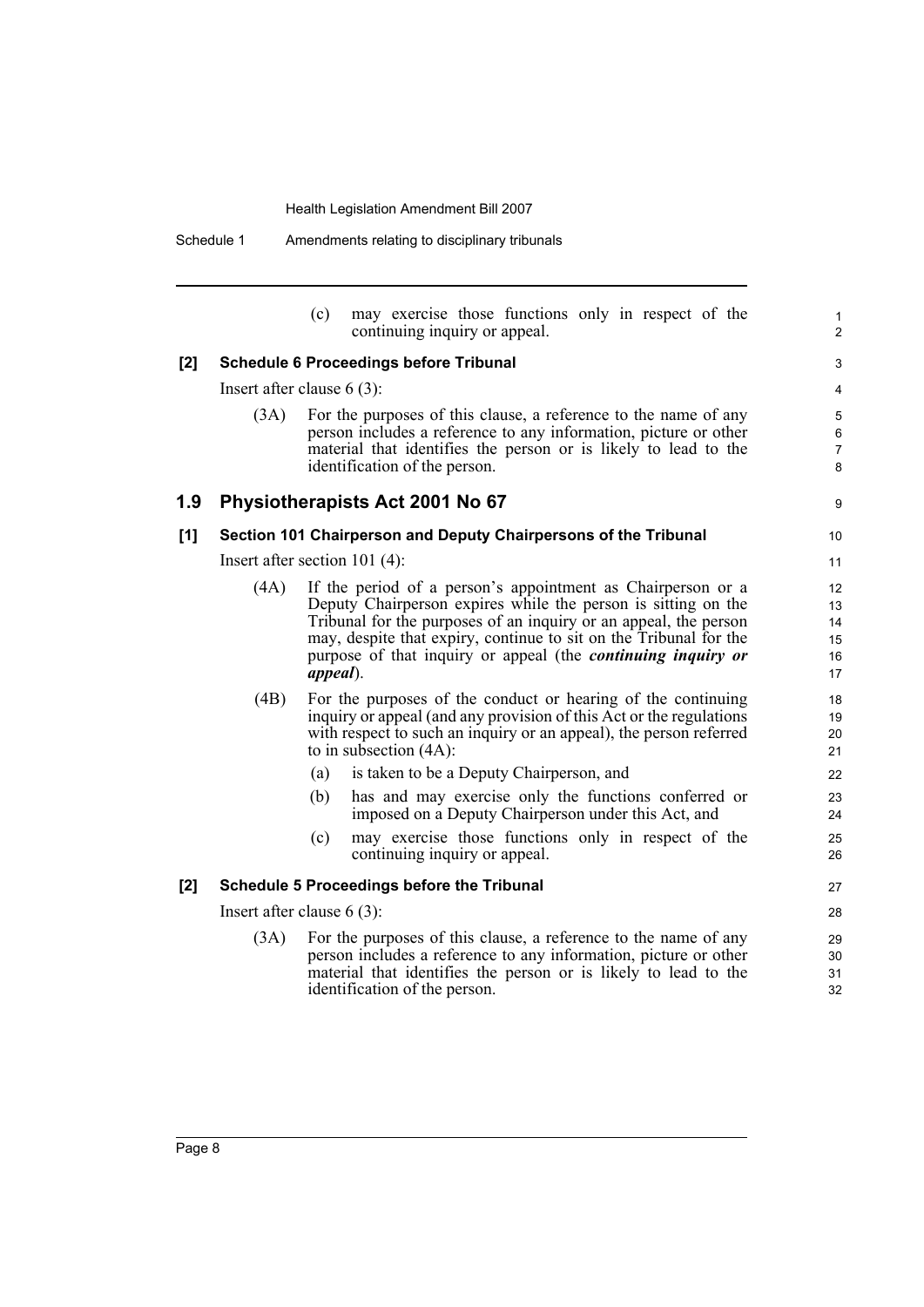Amendments relating to disciplinary tribunals **Schedule 1** Schedule 1

|     |                                                                                                                                                                                                                                                                                                                                                                          | 1.10 Podiatrists Act 2003 No 69                                                                                                                                                                                                                                                                                                                           | 1                                |  |  |
|-----|--------------------------------------------------------------------------------------------------------------------------------------------------------------------------------------------------------------------------------------------------------------------------------------------------------------------------------------------------------------------------|-----------------------------------------------------------------------------------------------------------------------------------------------------------------------------------------------------------------------------------------------------------------------------------------------------------------------------------------------------------|----------------------------------|--|--|
| [1] |                                                                                                                                                                                                                                                                                                                                                                          | Section 100 Chairperson and Deputy Chairpersons of the Tribunal                                                                                                                                                                                                                                                                                           | 2                                |  |  |
|     | Insert after section $100(4)$ :                                                                                                                                                                                                                                                                                                                                          |                                                                                                                                                                                                                                                                                                                                                           |                                  |  |  |
|     | If the period of a person's appointment as Chairperson or a<br>(4A)<br>Deputy Chairperson expires while the person is sitting on the<br>Tribunal for the purposes of an inquiry or an appeal, the person<br>may, despite that expiry, continue to sit on the Tribunal for the<br>purpose of that inquiry or appeal (the <i>continuing inquiry or</i><br><i>appeal</i> ). |                                                                                                                                                                                                                                                                                                                                                           |                                  |  |  |
|     | (4B)                                                                                                                                                                                                                                                                                                                                                                     | For the purposes of the conduct or hearing of the continuing<br>inquiry or appeal (and any provision of this Act or the regulations<br>with respect to such an inquiry or an appeal), the person referred<br>to in subsection $(4A)$ :                                                                                                                    | 10<br>11<br>12<br>13             |  |  |
|     |                                                                                                                                                                                                                                                                                                                                                                          | is taken to be a Deputy Chairperson, and<br>(a)                                                                                                                                                                                                                                                                                                           | 14                               |  |  |
|     |                                                                                                                                                                                                                                                                                                                                                                          | has and may exercise only the functions conferred or<br>(b)<br>imposed on a Deputy Chairperson under this Act, and                                                                                                                                                                                                                                        | 15<br>16                         |  |  |
|     |                                                                                                                                                                                                                                                                                                                                                                          | may exercise those functions only in respect of the<br>(c)<br>continuing inquiry or appeal.                                                                                                                                                                                                                                                               | 17<br>18                         |  |  |
| [2] |                                                                                                                                                                                                                                                                                                                                                                          | <b>Schedule 5 Proceedings before the Tribunal</b>                                                                                                                                                                                                                                                                                                         | 19                               |  |  |
|     | Insert after clause $6(3)$ :                                                                                                                                                                                                                                                                                                                                             |                                                                                                                                                                                                                                                                                                                                                           |                                  |  |  |
|     | (3A)                                                                                                                                                                                                                                                                                                                                                                     | For the purposes of this clause, a reference to the name of any<br>person includes a reference to any information, picture or other<br>material that identifies the person or is likely to lead to the<br>identification of the person.                                                                                                                   | 21<br>22<br>23<br>24             |  |  |
|     |                                                                                                                                                                                                                                                                                                                                                                          | 1.11 Psychologists Act 2001 No 69                                                                                                                                                                                                                                                                                                                         | 25                               |  |  |
| [1] |                                                                                                                                                                                                                                                                                                                                                                          | Section 100 Chairperson and Deputy Chairpersons of the Tribunal                                                                                                                                                                                                                                                                                           | 26                               |  |  |
|     |                                                                                                                                                                                                                                                                                                                                                                          | Insert after section $100(4)$ :                                                                                                                                                                                                                                                                                                                           | 27                               |  |  |
|     | (4A)                                                                                                                                                                                                                                                                                                                                                                     | If the period of a person's appointment as Chairperson or a<br>Deputy Chairperson expires while the person is sitting on the<br>Tribunal for the purposes of an inquiry or an appeal, the person<br>may, despite that expiry, continue to sit on the Tribunal for the<br>purpose of that inquiry or appeal (the continuing inquiry or<br><i>appeal</i> ). | 28<br>29<br>30<br>31<br>32<br>33 |  |  |
|     | (4B)                                                                                                                                                                                                                                                                                                                                                                     | For the purposes of the conduct or hearing of the continuing<br>inquiry or appeal (and any provision of this Act or the regulations<br>with respect to such an inquiry or an appeal), the person referred<br>to in subsection $(4A)$ :                                                                                                                    | 34<br>35<br>36<br>37             |  |  |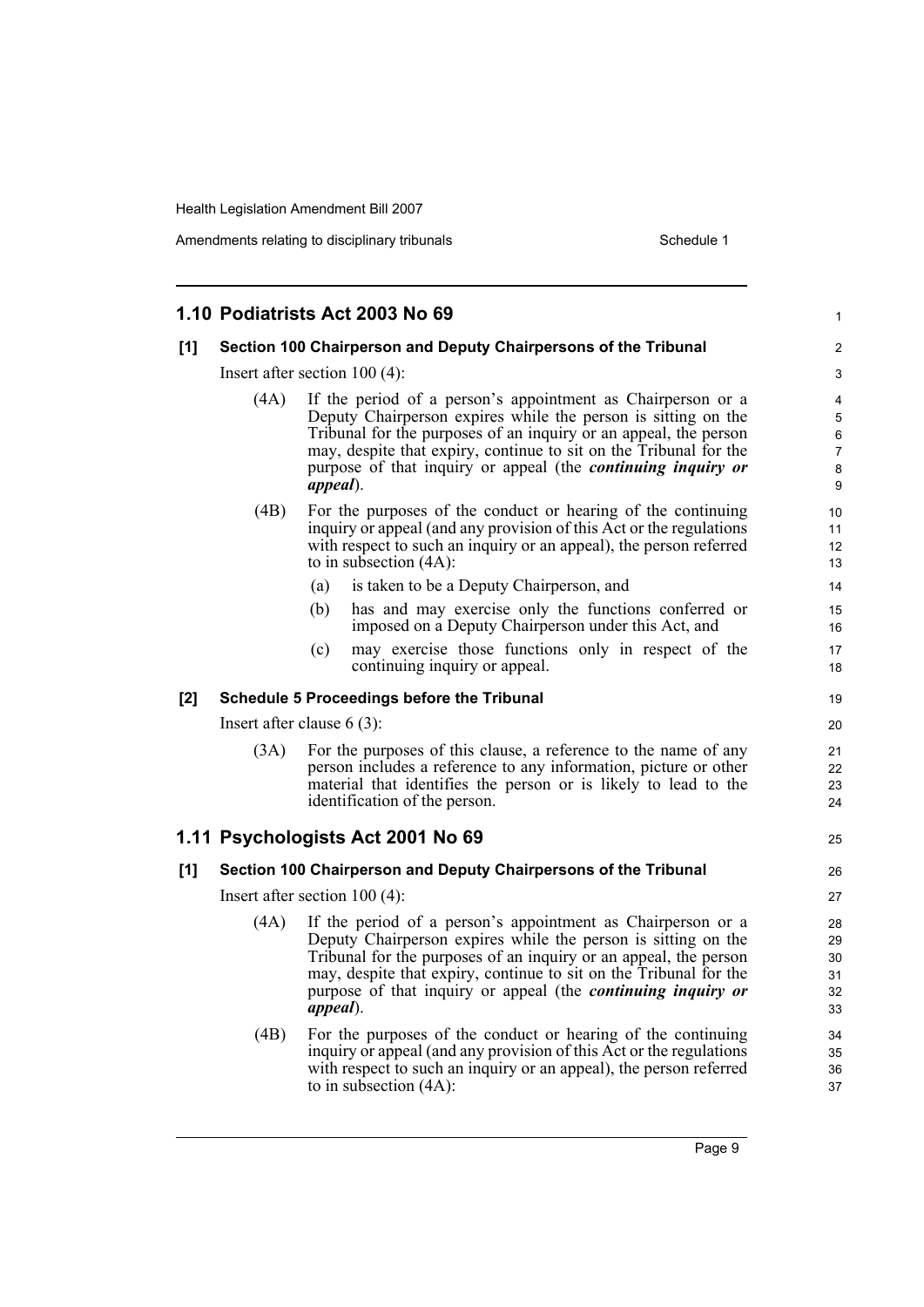|     |                              | (a) | is taken to be a Deputy Chairperson, and                        | 1              |
|-----|------------------------------|-----|-----------------------------------------------------------------|----------------|
|     |                              | (b) | has and may exercise only the functions conferred or            | $\mathcal{P}$  |
|     |                              |     | imposed on a Deputy Chairperson under this Act, and             | 3              |
|     |                              | (c) | may exercise those functions only in respect of the             | $\overline{4}$ |
|     |                              |     | continuing inquiry or appeal.                                   | 5              |
| [2] |                              |     | <b>Schedule 5 Proceedings before the Tribunal</b>               | 6              |
|     | Insert after clause $6(3)$ : |     |                                                                 | 7              |
|     | (3A)                         |     | For the purposes of this clause, a reference to the name of any | 8              |

9 10 11

(3A) For the purposes of this clause, a reference to the name of any person includes a reference to any information, picture or other material that identifies the person or is likely to lead to the identification of the person.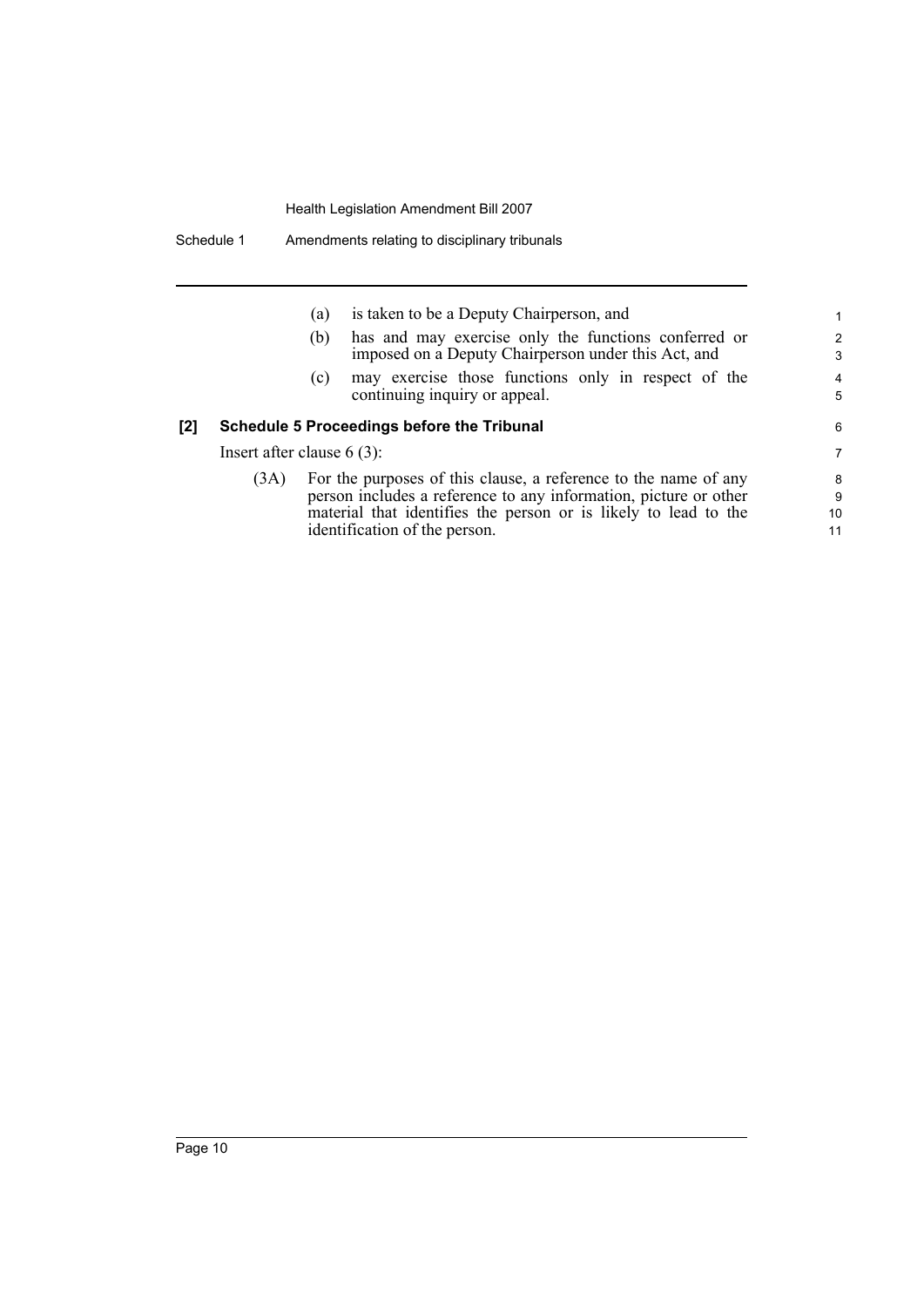Other amendments Schedule 2

<span id="page-18-0"></span>

|     | <b>Schedule 2</b>            |     | <b>Other amendments</b>                                                                                                                                                                                        | $\mathbf{1}$         |
|-----|------------------------------|-----|----------------------------------------------------------------------------------------------------------------------------------------------------------------------------------------------------------------|----------------------|
|     |                              |     | (Section 4)                                                                                                                                                                                                    | 2                    |
| 2.1 |                              |     | Dental Practice Act 2001 No 64                                                                                                                                                                                 | 3                    |
| [1] |                              |     | Section 33 Restrictions on dental auxiliaries                                                                                                                                                                  | $\overline{4}$       |
|     | Omit section 33 (2).         |     |                                                                                                                                                                                                                | $\overline{5}$       |
| [2] |                              |     | Section 39 Referral of mental health matters to Registrar                                                                                                                                                      | 6                    |
|     |                              |     | Insert "or dental student" after "registered dental care provider".                                                                                                                                            | $\overline{7}$       |
| 2.2 |                              |     | <b>Dental Practice Regulation 2004</b>                                                                                                                                                                         | 8                    |
|     | or dental student            |     | Clause 25 Notice of mental incapacity of registered dental care provider                                                                                                                                       | 9<br>10              |
|     | occurring.                   |     | Insert "or dental student" after "registered dental care provider" wherever                                                                                                                                    | 11<br>12             |
| 2.3 | <b>Fines Act 1996 No 99</b>  |     |                                                                                                                                                                                                                | 13                   |
|     |                              |     | Schedule 1 Statutory provisions under which penalty notices issued                                                                                                                                             | 14                   |
|     | Insert in appropriate order: |     |                                                                                                                                                                                                                | 15                   |
|     |                              |     | Smoke-free Environment Act 2000, section 20A                                                                                                                                                                   | 16                   |
| 2.4 |                              |     | <b>Health Administration Act 1982 No 135</b>                                                                                                                                                                   | 17                   |
|     | boards                       |     | Section 13A Corporation to manage accounts of health professional                                                                                                                                              | 18<br>19             |
|     |                              |     | Omit section 13A (3). Insert instead:                                                                                                                                                                          | 20                   |
|     | (3)                          |     | The Corporation may pay out of such an account:                                                                                                                                                                | 21                   |
|     |                              | (a) | amounts required to meet the costs incurred in the<br>administration or execution of the Act establishing the<br>board in respect of which the account is kept and the<br>regulations made under that Act, and | 22<br>23<br>24<br>25 |
|     |                              | (b) | amounts necessary to meet any costs associated with the<br>employment of NSW Health Service staff to enable the<br>Corporation to exercise its functions in respect of that<br>board.                          | 26<br>27<br>28<br>29 |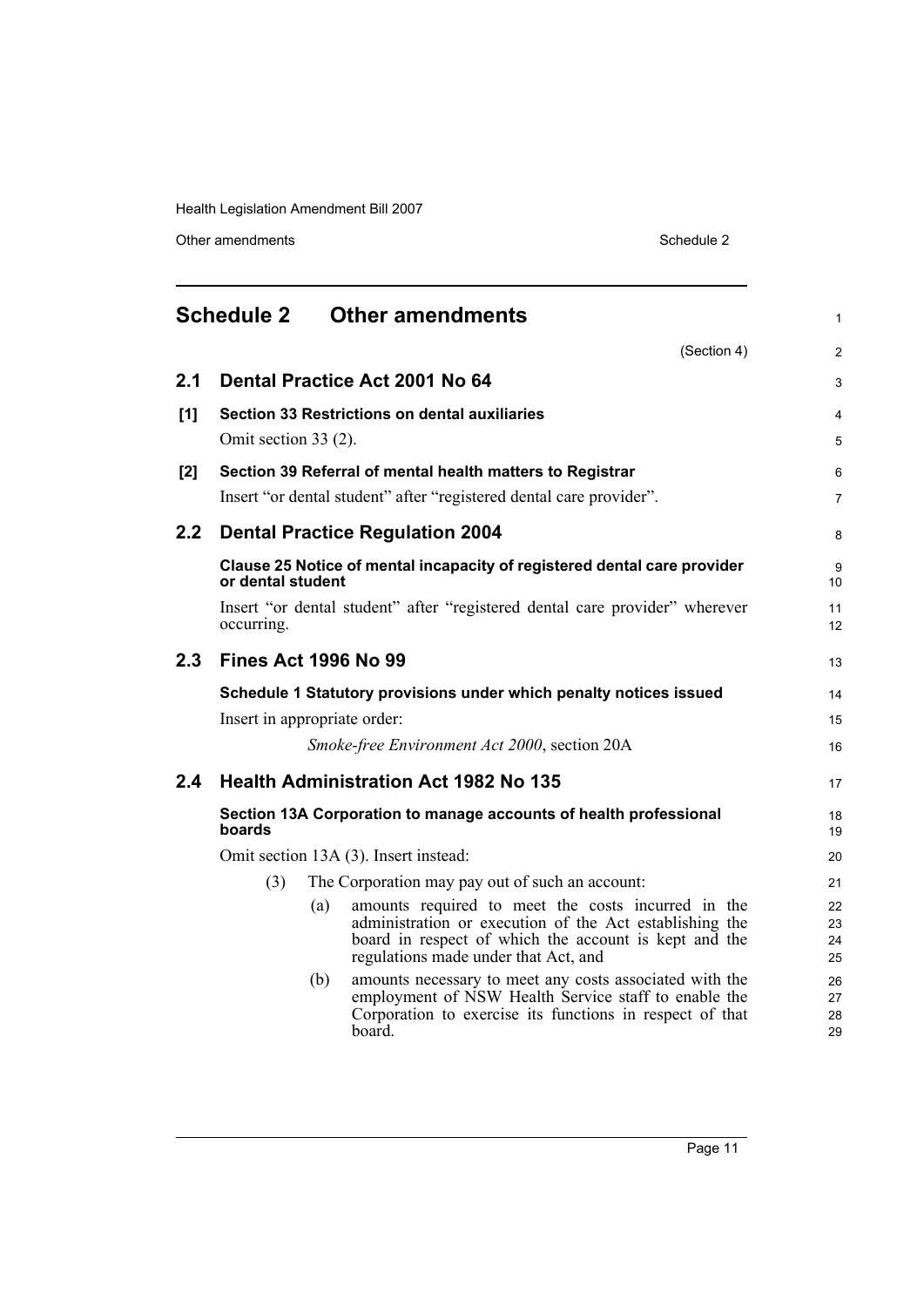Schedule 2 Other amendments

| 2.5         | <b>Health Services Act 1997 No 154</b>                                                                                                                                                                                     | $\mathbf{1}$             |
|-------------|----------------------------------------------------------------------------------------------------------------------------------------------------------------------------------------------------------------------------|--------------------------|
| [1]         | Sections 67AA and 67AB                                                                                                                                                                                                     | 2                        |
|             | Insert before section 67A:                                                                                                                                                                                                 | 3                        |
| <b>67AA</b> | <b>Definition</b>                                                                                                                                                                                                          | 4                        |
|             | In this Chapter, <i>appointed body</i> means a committee, board or<br>other body appointed by the Director-General under section<br>67AB.                                                                                  | 5<br>6<br>$\overline{7}$ |
| 67AB        | <b>Appointed body</b>                                                                                                                                                                                                      | 8                        |
|             | (1)<br>The Director-General may appoint a committee, board or other<br>body as an appointed body for the purposes of this Chapter.                                                                                         | 9<br>10                  |
|             | An appointed body is to consist of such members appointed by<br>(2)<br>the Director-General as the Director-General thinks fit.                                                                                            | 11<br>12                 |
|             | The procedure of an appointed body is to be determined by the<br>(3)<br>Director-General or (subject to any determination of the<br>Director-General) by the appointed body.                                               | 13<br>14<br>15           |
|             | A member of an appointed body holds office for such period (not<br>(4)<br>exceeding 5 years) as is specified in the member's instrument of<br>appointment, but is eligible (if otherwise qualified) for<br>re-appointment. | 16<br>17<br>18<br>19     |
|             | The Director-General may terminate the appointment of a<br>(5)<br>member of an appointed body at any time for any or no reason by<br>notice in writing to the member.                                                      | 20<br>21<br>22           |
|             | A member of an appointed body is entitled to such fees and<br>(6)<br>allowances as the Director-General may determine from time to<br>time.                                                                                | 23<br>24<br>25           |
|             | A member of an appointed body is not personally liable for any<br>(7)<br>act or omission done or omitted to be done in good faith for the<br>purposes of this Chapter.                                                     | 26<br>27<br>28           |
|             | (8)<br>If subsection (7) prevents liability attaching to a member of an<br>the liability attaches instead to the<br>appointed body,<br>Director-General.                                                                   | 29<br>30<br>31           |
| [2]         | Section 67B Provision etc of ambulance services                                                                                                                                                                            | 32                       |
|             | Insert after section $67B(2)$ :                                                                                                                                                                                            | 33                       |
|             | The Director-General may delegate the exercise of any function<br>(3)<br>of the Director-General under this section (other than this power<br>of delegation) to an appointed body.                                         | 34<br>35<br>36           |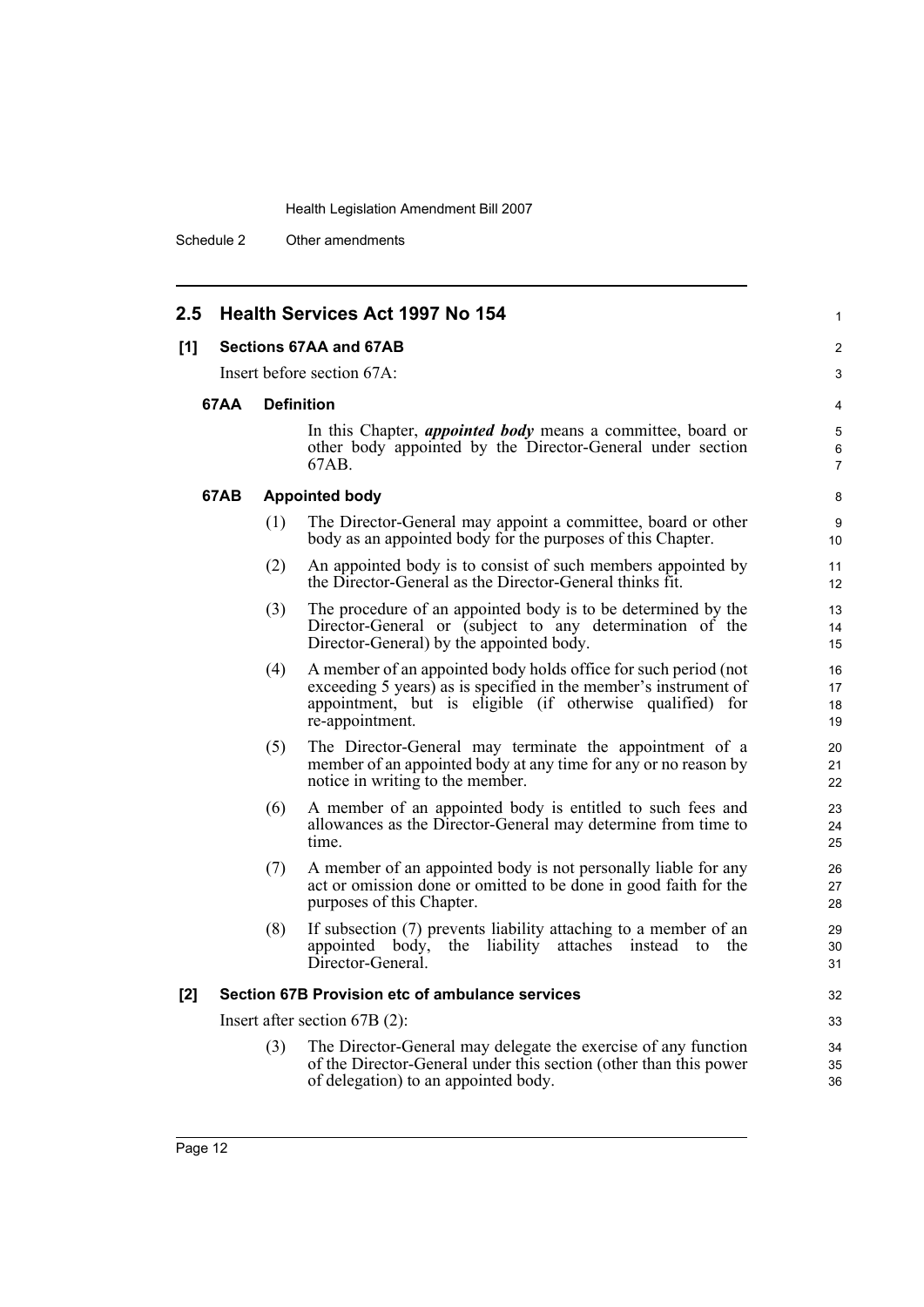Other amendments Schedule 2

| [3] |                    | <b>Section 67C Ambulance Services Advisory Council</b>                                                                                                                                                                                                                                                                                                                        | 1                                |
|-----|--------------------|-------------------------------------------------------------------------------------------------------------------------------------------------------------------------------------------------------------------------------------------------------------------------------------------------------------------------------------------------------------------------------|----------------------------------|
|     |                    | Omit section 67C (5). Insert instead:                                                                                                                                                                                                                                                                                                                                         | $\overline{c}$                   |
|     | (5)                | The function of the Advisory Council is to provide advice to the<br>Director-General or to an appointed body in relation to the<br>exercise of functions under this Chapter in respect of the<br>provision of ambulance services.                                                                                                                                             | 3<br>4<br>5<br>6                 |
| [4] |                    | Section 112 Determination of appeal                                                                                                                                                                                                                                                                                                                                           | 7                                |
|     |                    | Insert after section $112$ (1):                                                                                                                                                                                                                                                                                                                                               | 8                                |
|     | (1A)               | Following its determination of an appeal, if a Committee<br>considers on reasonable grounds that:                                                                                                                                                                                                                                                                             | 9<br>10                          |
|     |                    | serious concerns exist in relation to the performance or<br>(a)<br>competence of the appellant, or                                                                                                                                                                                                                                                                            | 11<br>12                         |
|     |                    | (b)<br>the appellant has engaged in conduct that may constitute<br>professional misconduct or unsatisfactory professional<br>conduct under the health registration Act under which the<br>appellant is registered, or                                                                                                                                                         | 13<br>14<br>15<br>16             |
|     |                    | if the appellant is a medical practitioner—the appellant<br>(c)<br>may suffer from an impairment (within the meaning of the<br><i>Medical Practice Act 1992</i> ), or                                                                                                                                                                                                         | 17<br>18<br>19                   |
|     |                    | (d)<br>if the appellant is a dentist—the appellant may suffer from<br>an impairment as a dentist (within the meaning of the<br>Dental Practice Act 2001),                                                                                                                                                                                                                     | 20<br>21<br>22                   |
|     |                    | the Chairperson of the Committee may refer the matter to the<br>New South Wales Medical Board to be dealt with as a complaint<br>under Part 4 of the <i>Medical Practice Act 1992</i> (in the case of a<br>medical practitioner) or to the Dental Board to be dealt with as a<br>complaint under Part 5 of the <i>Dental Practice Act 2001</i> (in the<br>case of a dentist). | 23<br>24<br>25<br>26<br>27<br>28 |
| [5] | <b>Section 139</b> |                                                                                                                                                                                                                                                                                                                                                                               | 29                               |
|     |                    | Insert after section 138:                                                                                                                                                                                                                                                                                                                                                     | 30                               |
|     | 139                | Liability of persons conducting performance reviews etc                                                                                                                                                                                                                                                                                                                       | 31                               |
|     | (1)                | This section applies with respect to the provision of expert advice<br>or assistance by a person, for or on behalf of a public health<br>organisation or the Director-General and in the person's<br>professional capacity, in connection with:<br>a review of the performance or conduct of, or<br>(a)                                                                       | 32<br>33<br>34<br>35<br>36       |
|     |                    |                                                                                                                                                                                                                                                                                                                                                                               |                                  |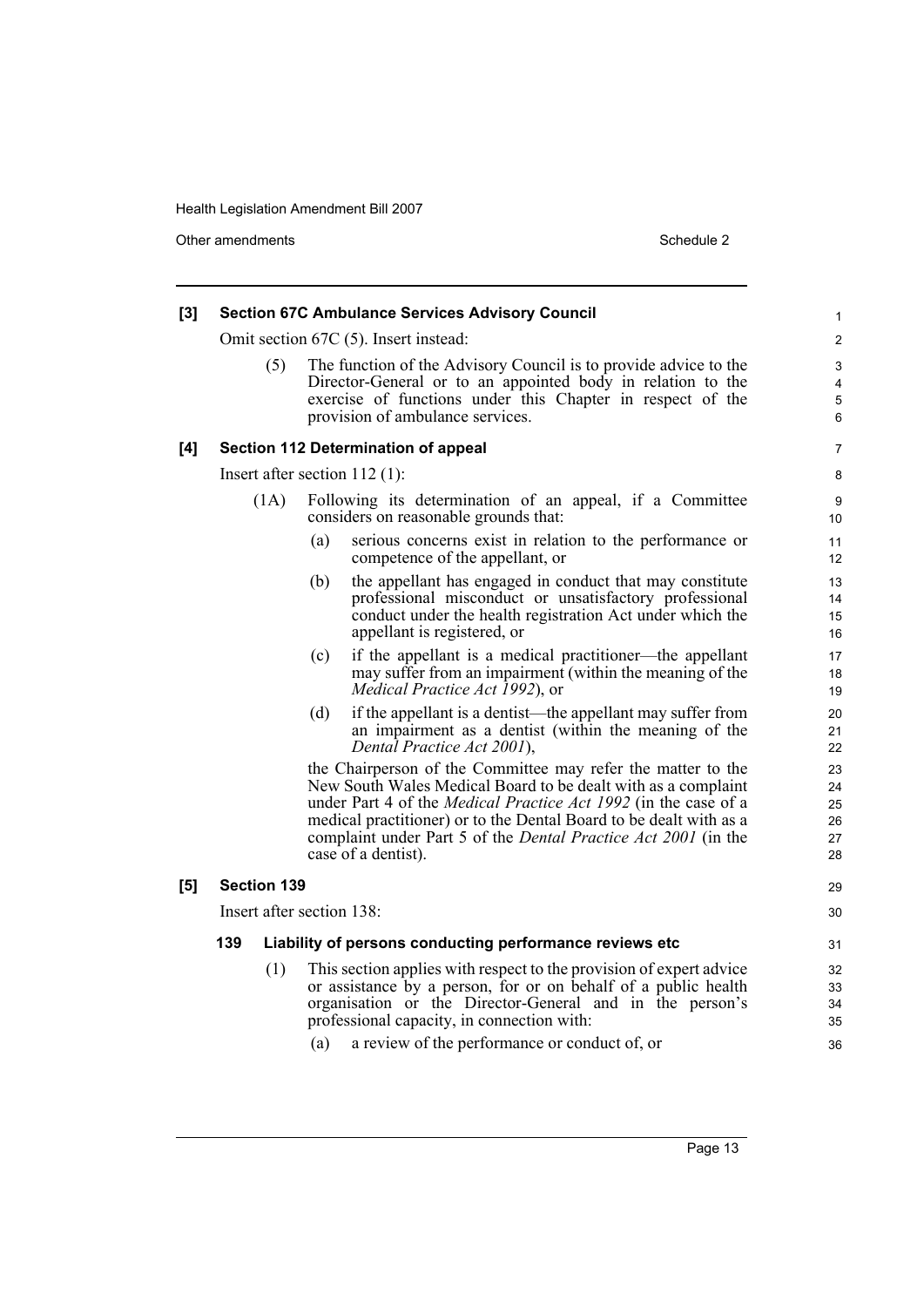Schedule 2 Other amendments

|     |                   | a review to determine whether to take disciplinary action<br>(b)<br>in relation to,                                                                                                                                                                                            | 1<br>$\overline{c}$           |
|-----|-------------------|--------------------------------------------------------------------------------------------------------------------------------------------------------------------------------------------------------------------------------------------------------------------------------|-------------------------------|
|     |                   | any visiting practitioner or member of the NSW Health Service.                                                                                                                                                                                                                 | 3                             |
|     | (2)               | No matter or thing done by the person in providing the advice or<br>assistance subjects the person personally to any action, liability,<br>claim or demand if the matter or thing was done by the person in<br>good faith for the purposes of executing this or any other Act. | 4<br>5<br>6<br>$\overline{7}$ |
|     | (3)               | If subsection (2) prevents liability attaching to a person, the<br>liability attaches instead to the public health organisation<br>concerned or the Director-General (as the case may be).                                                                                     | 8<br>9<br>10                  |
|     | (4)               | A reference in this section to the Director-General is a reference<br>to the Director-General in respect of the provision of ambulance<br>services under Chapter 5A or the provision of health support<br>services under Part 1A of Chapter 10.                                | 11<br>12<br>13<br>14          |
| [6] | <b>Dictionary</b> |                                                                                                                                                                                                                                                                                | 15                            |
|     |                   | Insert after paragraph (e) in the definition of <i>health service</i> in Part 1:                                                                                                                                                                                               | 16                            |
|     |                   | the supply or fitting of any prosthesis or therapeutic<br>(e1)<br>device,                                                                                                                                                                                                      | 17<br>18                      |
| 2.6 |                   | <b>Medical Practice Act 1992 No 94</b>                                                                                                                                                                                                                                         | 19                            |
| [1] | training          | Section 4 Entitlement to general registration based on qualifications and                                                                                                                                                                                                      | 20<br>21                      |
|     |                   | Omit section $4(2)$ and $(3)$ . Insert instead:                                                                                                                                                                                                                                | 22                            |
|     | (2)               | A person has <i>recognised medical qualifications</i> if the person:                                                                                                                                                                                                           | 23                            |
|     |                   | is a graduate of a Medical School (whether within or<br>(a)<br>outside Australia) accredited by the Australian Medical<br>Council, or                                                                                                                                          | 24<br>25<br>26                |
|     |                   | has successfully completed examinations held by that<br>(b)<br>Council for the purposes of registration as a medical<br>practitioner, or                                                                                                                                       | 27<br>28<br>29                |
|     |                   | has received a certificate or other kind of qualification in<br>(c)<br>accordance with a process approved by the Board for the<br>purpose of qualifying a person for registration as a medical<br>practitioner.                                                                | 30<br>31<br>32<br>33          |
|     | (3)               | The entitlement under this section is an entitlement to general<br>registration.                                                                                                                                                                                               | 34<br>35                      |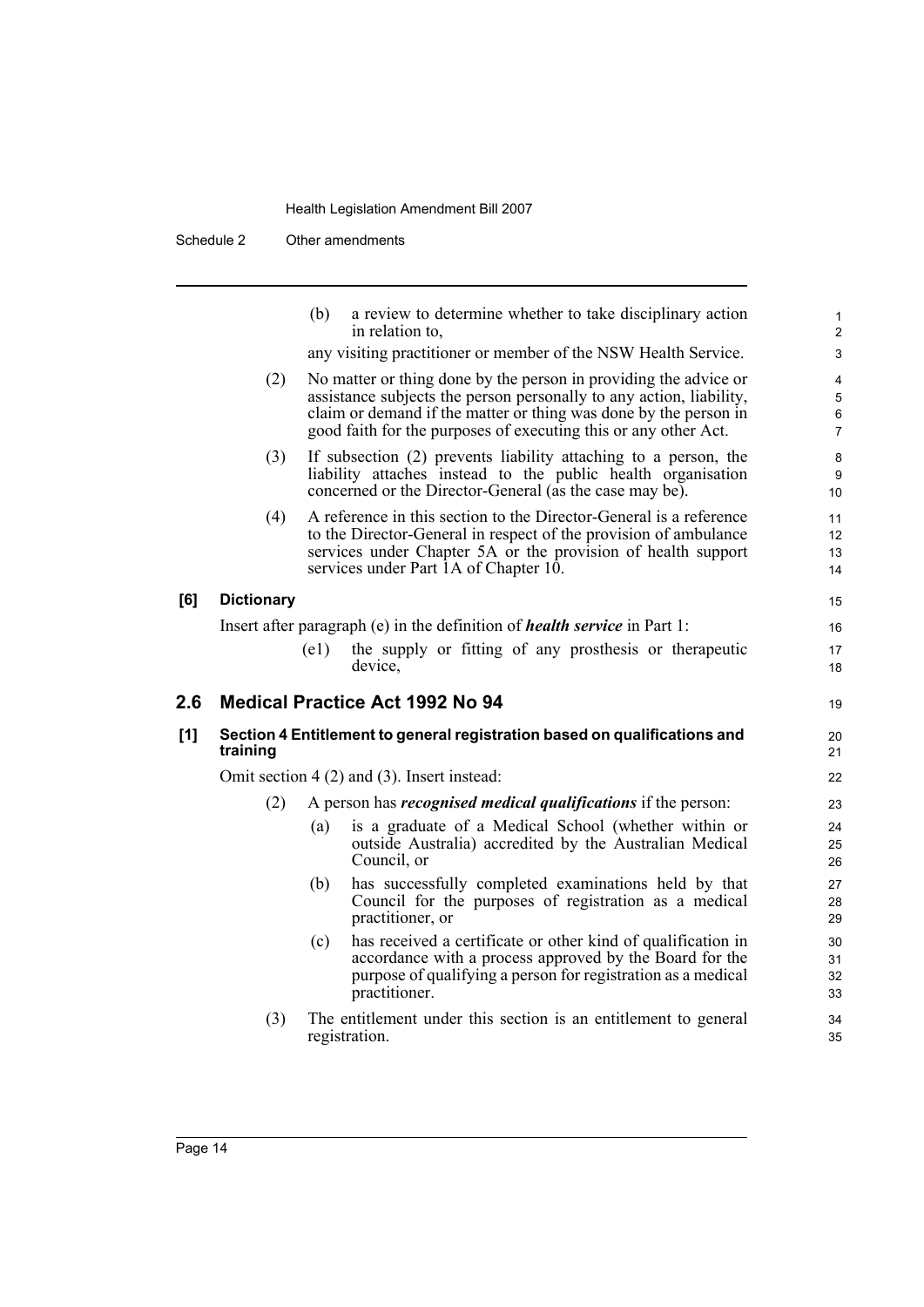Other amendments Schedule 2

| [2]   | Section 54 Board may require practitioner to undergo examination                                                                 | 1                   |
|-------|----------------------------------------------------------------------------------------------------------------------------------|---------------------|
|       | Omit "a medical examination by a specified registered medical practitioner"<br>from section $54(1)$ .                            | $\overline{c}$<br>3 |
|       | Insert instead "an examination by a specified registered medical practitioner<br>or a specified registered health practitioner". | 4<br>5              |
| [3]   | <b>Section 54 (2)</b>                                                                                                            | 6                   |
|       | Omit "a medical examination".                                                                                                    | 7                   |
|       | Insert instead "an examination under subsection (1)".                                                                            | 8                   |
| [4]   | Section 55 Result of failure to attend counselling or examination                                                                | 9                   |
|       | Omit "under this Division to attend counselling or undergo a medical<br>examination".                                            | 10<br>11            |
|       | Insert instead "under section 50 to attend counselling or under section 54 to<br>undergo an examination".                        | 12<br>13            |
| [5]   | Section 70 Referral of mental health matters to Registrar                                                                        | 14                  |
|       | Insert "or medical student" after "registered medical practitioner".                                                             | 15                  |
| [6]   | Section 78A Board may require practitioner to undergo examination                                                                | 16                  |
|       | Omit "a medical examination by a specified registered medical practitioner"<br>from section 78A (1).                             | 17<br>18            |
|       | Insert instead "an examination by a specified registered medical practitioner<br>or a specified registered health practitioner". | 19<br>20            |
| $[7]$ | Section 78A (2) and (3)                                                                                                          | 21                  |
|       | Omit "a medical examination" wherever occurring.                                                                                 | 22                  |
|       | Insert instead "an examination under subsection (1)".                                                                            | 23                  |
| [8]   | Section 79 Board may require student to undergo examination                                                                      | 24                  |
|       | Omit "a medical examination by a specified registered medical practitioner"<br>from section 79 $(1)$ .                           | 25<br>26            |
|       | Insert instead "an examination by a specified registered medical practitioner<br>or a specified registered health practitioner". | 27<br>28            |
| [9]   | Section 79 (2) and (3)                                                                                                           | 29                  |
|       | Omit "a medical examination" wherever occurring.                                                                                 | 30                  |
|       | Insert instead "an examination under subsection (1)".                                                                            | 31                  |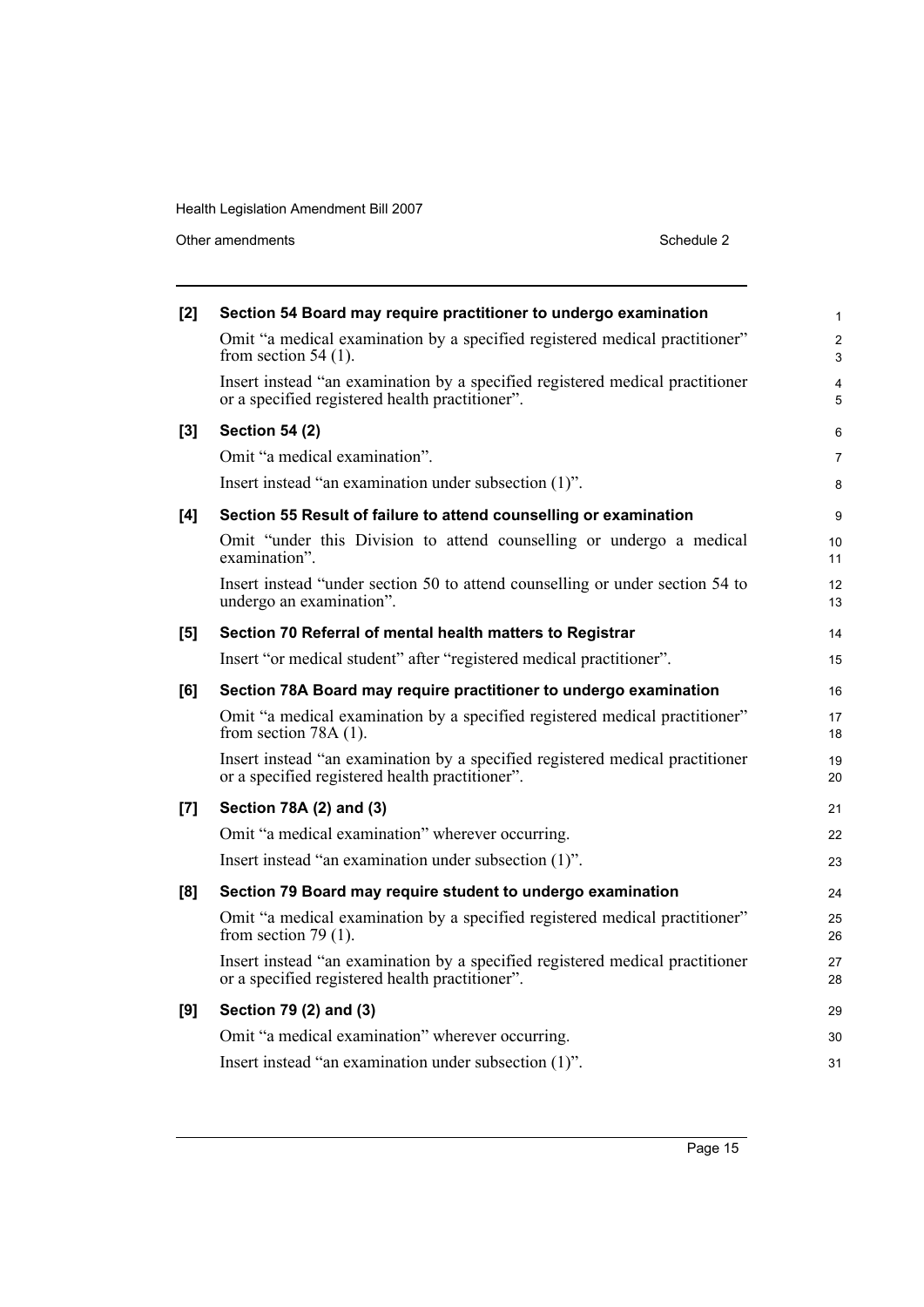Schedule 2 Other amendments

| $[10]$ | Section 136 Delegation by Board and Registrar                                                                                                                 |                                                                                                                                                                                                                                                                                   |                            |  |  |  |
|--------|---------------------------------------------------------------------------------------------------------------------------------------------------------------|-----------------------------------------------------------------------------------------------------------------------------------------------------------------------------------------------------------------------------------------------------------------------------------|----------------------------|--|--|--|
|        | Insert after section $136(2)$ :                                                                                                                               |                                                                                                                                                                                                                                                                                   |                            |  |  |  |
|        | (3)                                                                                                                                                           | In this section, a reference to a person includes a reference to a<br>group of persons, including a committee established under<br>section 133.                                                                                                                                   | 3<br>$\overline{4}$<br>5   |  |  |  |
| $[11]$ |                                                                                                                                                               | Section 190A Reports of medical or health practitioners                                                                                                                                                                                                                           | 6                          |  |  |  |
|        | $190A(1)$ .                                                                                                                                                   | Omit "a medical examination of a person (a <i>medical report</i> )" from section                                                                                                                                                                                                  | $\overline{7}$<br>8        |  |  |  |
|        | Insert instead "an examination of a person by a registered medical practitioner<br>or a registered health practitioner (a <i>health or medical report</i> )". |                                                                                                                                                                                                                                                                                   |                            |  |  |  |
| $[12]$ | Section 190A (2), (3) and (4)                                                                                                                                 |                                                                                                                                                                                                                                                                                   |                            |  |  |  |
|        |                                                                                                                                                               | Omit "medical report" wherever occurring.                                                                                                                                                                                                                                         | 12                         |  |  |  |
|        |                                                                                                                                                               | Insert instead "health or medical report".                                                                                                                                                                                                                                        | 13                         |  |  |  |
| $[13]$ |                                                                                                                                                               | <b>Schedule 1 Registration procedure</b>                                                                                                                                                                                                                                          | 14                         |  |  |  |
|        |                                                                                                                                                               | Omit "medical" from the heading to clause 17.                                                                                                                                                                                                                                     | 15                         |  |  |  |
| $[14]$ |                                                                                                                                                               | Schedule 1, clause 17 (1)                                                                                                                                                                                                                                                         | 16                         |  |  |  |
|        |                                                                                                                                                               | Omit "a medical examination by a registered medical practitioner".                                                                                                                                                                                                                | 17                         |  |  |  |
|        | Insert instead "an examination by a specified registered medical practitioner<br>or a specified registered health practitioner".                              |                                                                                                                                                                                                                                                                                   |                            |  |  |  |
| $[15]$ |                                                                                                                                                               | <b>Schedule 5 Savings and transitional provisions</b>                                                                                                                                                                                                                             | 20                         |  |  |  |
|        | Insert after clause 35:                                                                                                                                       |                                                                                                                                                                                                                                                                                   | 21                         |  |  |  |
|        | Part 7                                                                                                                                                        | Provisions consequent on enactment of<br><b>Health Legislation Amendment Act 2007</b>                                                                                                                                                                                             | 22<br>23                   |  |  |  |
|        | 36                                                                                                                                                            | <b>Delegations by Board</b>                                                                                                                                                                                                                                                       | 24                         |  |  |  |
|        |                                                                                                                                                               | Anything done or purported to be done under section 136 before<br>the commencement of amendments to that section by the <i>Health</i><br>Legislation Amendment Act 2007 that would have been validly<br>done had those amendments been in force when it was done is<br>validated. | 25<br>26<br>27<br>28<br>29 |  |  |  |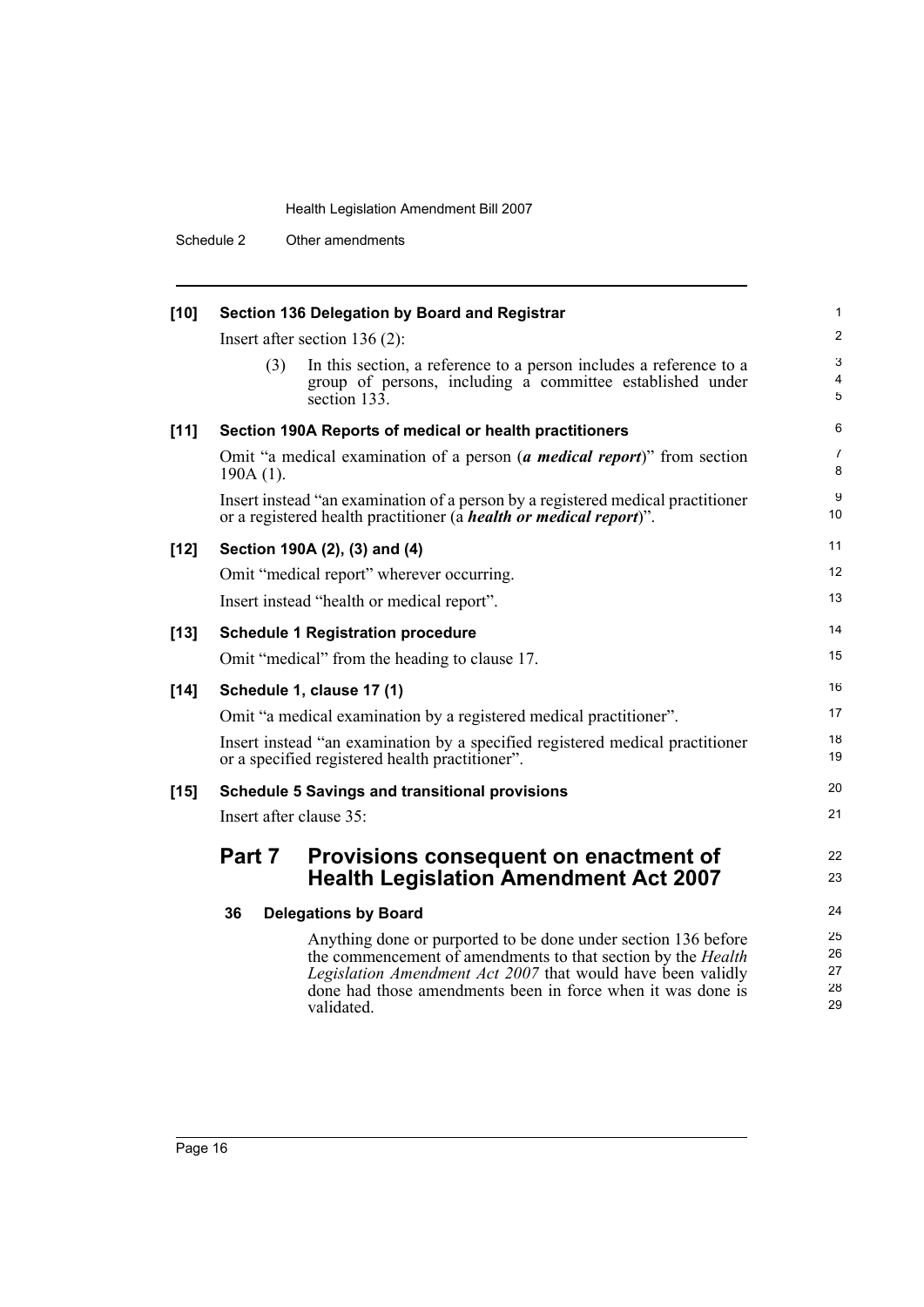Other amendments Schedule 2

| $[16]$ | <b>Dictionary</b>                                     |                                                                                                                                                                                                              | $\mathbf{1}$        |  |  |
|--------|-------------------------------------------------------|--------------------------------------------------------------------------------------------------------------------------------------------------------------------------------------------------------------|---------------------|--|--|
|        |                                                       | Insert in alphabetical order:                                                                                                                                                                                | $\overline{2}$      |  |  |
|        | registration Act.                                     | registered health practitioner means a person registered under a health                                                                                                                                      | $\mathfrak{S}$<br>4 |  |  |
| 2.7    |                                                       | <b>Medical Practice Regulation 2003</b>                                                                                                                                                                      | 5                   |  |  |
|        | or medical student                                    | Clause 11 Notice of mental incapacity of registered medical practitioner                                                                                                                                     | 6<br>$\overline{7}$ |  |  |
|        |                                                       | Insert "or medical student" after "medical practitioner" wherever occurring.                                                                                                                                 | 8                   |  |  |
| 2.8    |                                                       | New South Wales Institute of Psychiatry Act 1964 No 44                                                                                                                                                       | 9                   |  |  |
|        |                                                       | <b>Section 5 Members of the Institute</b>                                                                                                                                                                    | 10                  |  |  |
|        |                                                       | Omit "or a chief executive officer of an area health board constituted under the<br>Health Services Act 1997" from section 5 (2) (c).                                                                        | 11<br>12            |  |  |
|        |                                                       | Insert instead "a senior employee of a statutory health corporation constituted<br>under the <i>Health Services Act 1997</i> or a member of the Health Executive<br>Service within the meaning of that Act". | 13<br>14<br>15      |  |  |
| 2.9    |                                                       | <b>Nurses and Midwives Act 1991 No 9</b>                                                                                                                                                                     | 16                  |  |  |
| [1]    |                                                       | <b>Section 77 Protection from liability</b>                                                                                                                                                                  | 17                  |  |  |
|        |                                                       | Insert after section 77 (b):                                                                                                                                                                                 | 18                  |  |  |
|        |                                                       | (b1)<br>an assessor, or                                                                                                                                                                                      | 19                  |  |  |
| [2]    | <b>Section 77</b>                                     |                                                                                                                                                                                                              | 20                  |  |  |
|        |                                                       | Insert ", the assessor" after "Registrar" where secondly occurring.                                                                                                                                          | 21                  |  |  |
|        |                                                       | 2.10 Optometrists Act 2002 No 30                                                                                                                                                                             | 22                  |  |  |
|        | Section 21 Authority for use of drugs by optometrists |                                                                                                                                                                                                              |                     |  |  |
|        | Insert after section 21 $(2)$ :                       |                                                                                                                                                                                                              |                     |  |  |
|        | (2A)                                                  | An application for an optometrists drug authority is to be<br>accompanied by such fee (if any) as is determined by the Minister<br>in consultation with the Board.                                           | 25<br>26<br>27      |  |  |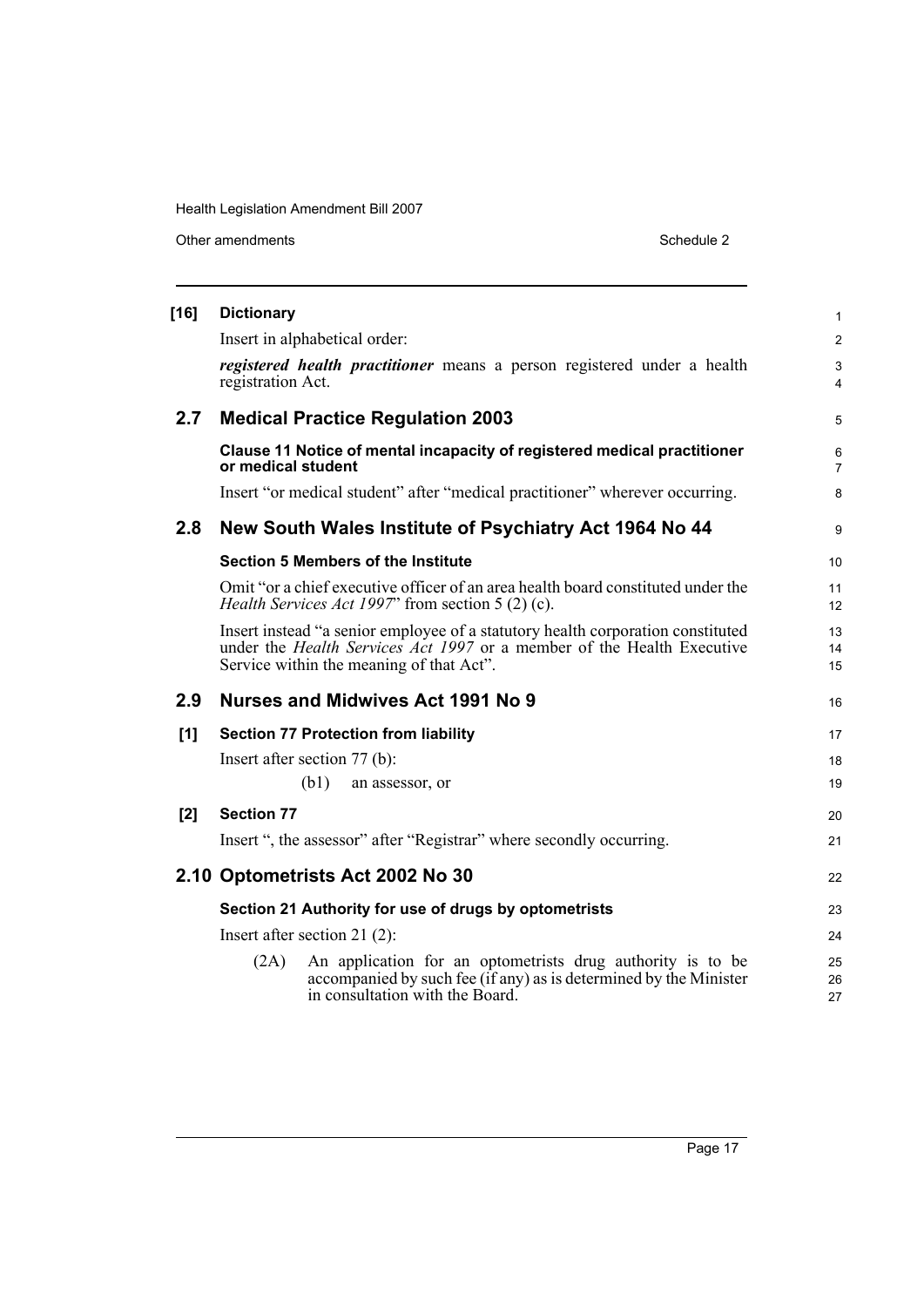Schedule 2 Other amendments

|      |                              |           | 2.11 Pharmacy Practice Act 2006 No 59                                                                                                                                                                                                          | 1                    |  |
|------|------------------------------|-----------|------------------------------------------------------------------------------------------------------------------------------------------------------------------------------------------------------------------------------------------------|----------------------|--|
|      |                              |           | <b>Section 155 Regulations</b>                                                                                                                                                                                                                 | $\overline{2}$       |  |
|      |                              |           | Insert after section $155(2)(1)$ :                                                                                                                                                                                                             | 3                    |  |
|      |                              | (m)       | infection control standards to be followed by persons in the<br>practice of pharmacy.                                                                                                                                                          | 4<br>5               |  |
|      |                              |           | 2.12 Poisons and Therapeutic Goods Act 1966 No 31                                                                                                                                                                                              | 6                    |  |
| [1]  | <b>Section 4 Definitions</b> |           |                                                                                                                                                                                                                                                | $\overline{7}$       |  |
|      |                              |           | Insert in alphabetical order in section $4(1)$ :                                                                                                                                                                                               | 8                    |  |
|      |                              |           | <i>midwife</i> means a registered midwife within the meaning of the<br>Nurses and Midwives Act 1991.                                                                                                                                           | 9<br>10              |  |
|      |                              | Act 1991. | nurse has the same meaning as it has in the Nurses and Midwives                                                                                                                                                                                | 11<br>12             |  |
|      |                              | 2003.     | <i>podiatrist</i> means a podiatrist registered under the <i>Podiatrists Act</i>                                                                                                                                                               | 13<br>14             |  |
| [2]  | <b>Section 18AA</b>          |           |                                                                                                                                                                                                                                                | 15                   |  |
|      | Insert after section 18:     |           |                                                                                                                                                                                                                                                |                      |  |
| 18AA |                              |           | Director-General may restrict possession or supply                                                                                                                                                                                             | 17                   |  |
|      | (1)                          |           | In this section, <i>relevant person</i> means a medical practitioner, a<br>nurse, a midwife, a dentist, an optometrist, a pharmacist, a<br>podiatrist or a veterinary practitioner.                                                            | 18<br>19<br>20       |  |
|      | (2)                          |           | The Director-General may, by order in writing served on a<br>relevant person, prohibit or restrict the person from possessing,<br>supplying or prescribing a substance specified in Schedule 2, 3<br>or 4 of the Poisons List that the person: | 21<br>22<br>23<br>24 |  |
|      |                              | (a)       | possesses, supplies or prescribes in the practice of the<br>person's profession as a relevant person, or                                                                                                                                       | 25<br>26             |  |
|      |                              | (b)       | is licensed or authorised by or under this Act to possess,<br>supply or prescribe.                                                                                                                                                             | 27<br>28             |  |
|      | (3)                          | reasons:  | Such an order may be made for any one or more of the following                                                                                                                                                                                 | 29<br>30             |  |
|      |                              | (a)       | the person has requested or agreed in writing to the making<br>of the order,                                                                                                                                                                   | 31<br>32             |  |
|      |                              | (b)       | the person is convicted of an offence against this Act or the<br>regulations made under this Act, or of an offence against<br>the Drug Misuse and Trafficking Act 1985 or the                                                                  | 33<br>34<br>35       |  |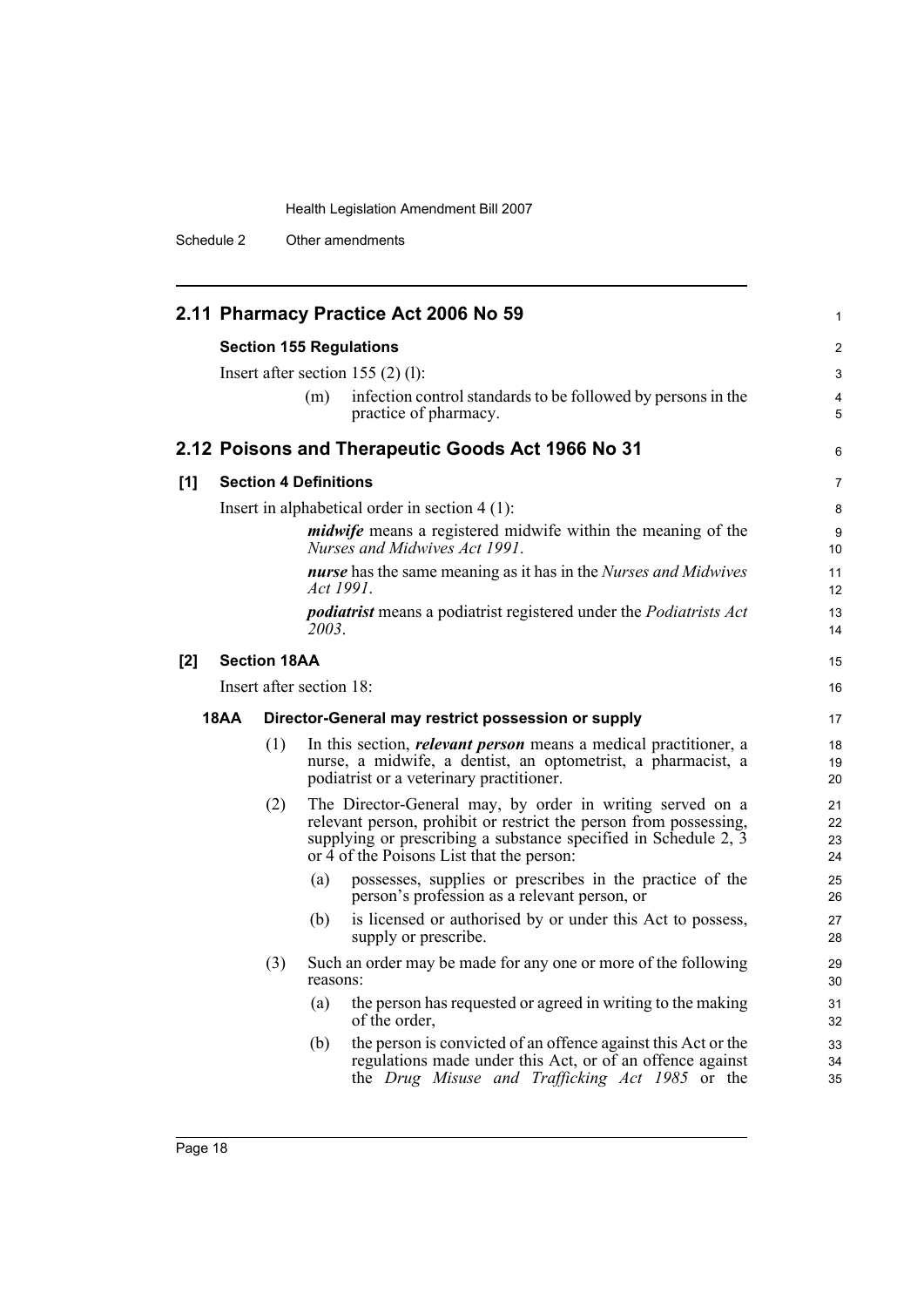Other amendments **Schedule 2** and 3 and 3 and 3 and 3 and 3 and 3 and 3 and 3 and 3 and 3 and 3 and 3 and 3 and 3 and 3 and 3 and 3 and 3 and 3 and 3 and 3 and 3 and 3 and 3 and 3 and 3 and 3 and 3 and 3 and 3 and 3 and 3

regulations made under that Act, or an order has been made against the person under section 10 (1) of the *Crimes (Sentencing Procedure) Act 1999* in respect of such an offence, (c) the person has, in the opinion of the Director-General, failed to comply with any prohibition, restriction or condition imposed on the person by an order under this section, (d) the person is, in the opinion of the Director-General, a person who should be restricted or prohibited from possessing, supplying or prescribing such a substance for the purpose of protecting the life, or the physical or mental health, of that or any other person (whether or not any other such person is identifiable). (4) An order that restricts a person as referred to in subsection (2): (a) may be made unconditionally or subject to conditions, and (b) may apply generally or be limited in its application by reference to specified exceptions or factors, and (c) may apply differently according to different factors of a specified kind. (5) An order under this section must specify the grounds on which it is made. (6) An order under this section takes effect: (a) in the case of an order made on the grounds referred to in subsection (3) (d), when the order is served on the person against whom it is made, or (b) in any other case, on the date specified in the order in that regard. (7) Except in the case of an order that is made on the ground referred to in subsection  $(3)$  (a), the date referred to in subsection  $(6)$  (b) must be a date occurring not less than 14 days after the date on which the order is served on the person against whom it is made. (8) A person must not contravene any order in force under this section. Maximum penalty: 20 penalty units. 1 2 3 4 5 6 7 8  $\alpha$ 10 11 12 13 14 15 16 17 18 19 20 21 22 23 24 25 26 27 28  $29$ 30 31 32 33 34 35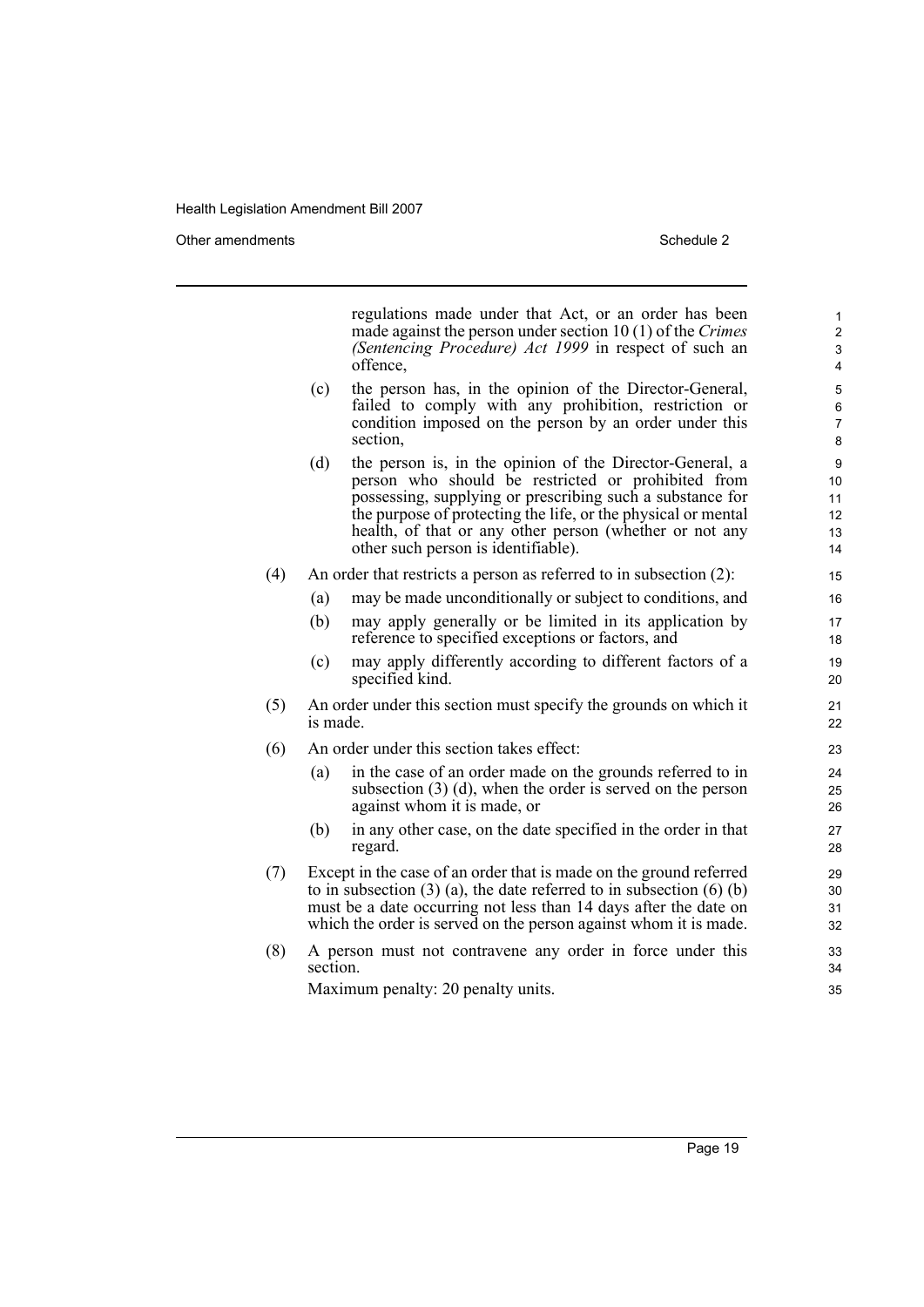Schedule 2 Other amendments

# **2.13 Public Health Act 1991 No 10**

|       |                          |                                    | 2.13 Public Health Act 1991 No 10                                                                                                                                                                                                                                                                                                                                  | $\mathbf{1}$                                                           |  |
|-------|--------------------------|------------------------------------|--------------------------------------------------------------------------------------------------------------------------------------------------------------------------------------------------------------------------------------------------------------------------------------------------------------------------------------------------------------------|------------------------------------------------------------------------|--|
| [1]   |                          |                                    | Section 16 Notification of test results-Category 3 medical condition                                                                                                                                                                                                                                                                                               | 2                                                                      |  |
|       |                          | Insert after section $16(4)$ :     |                                                                                                                                                                                                                                                                                                                                                                    |                                                                        |  |
|       |                          | (5)                                | On receiving a report under subsection (1) that appears to the<br>Director-General to be incomplete or contain incorrect<br>information, the Director-General may require a medical<br>practitioner involved in the treatment of the person the subject of<br>the report to provide any information required to complete the<br>report or correct the information. | 4<br>$\mathbf 5$<br>6<br>$\overline{7}$<br>$\bf 8$<br>$\boldsymbol{9}$ |  |
|       |                          | (6)                                | A medical practitioner who is subject to a requirement made<br>under subsection (1) may comply with the requirement despite<br>any other Act or law.                                                                                                                                                                                                               | 10<br>11<br>12                                                         |  |
| [2]   |                          |                                    | Part 6, Division 2, heading                                                                                                                                                                                                                                                                                                                                        | 13                                                                     |  |
|       |                          |                                    | Omit the heading. Insert instead:                                                                                                                                                                                                                                                                                                                                  | 14                                                                     |  |
|       |                          | <b>Division 2</b>                  | <b>Tobacco products and sales</b>                                                                                                                                                                                                                                                                                                                                  | 15                                                                     |  |
| $[3]$ |                          | <b>Section 54A</b>                 |                                                                                                                                                                                                                                                                                                                                                                    | 16                                                                     |  |
|       | Insert after section 54: |                                    |                                                                                                                                                                                                                                                                                                                                                                    |                                                                        |  |
|       | 54A                      | <b>Prohibited tobacco products</b> |                                                                                                                                                                                                                                                                                                                                                                    |                                                                        |  |
|       |                          | (1)                                | The Minister may, by notice published in the Gazette, declare<br>that a tobacco product, or a class of tobacco products, specified<br>in the notice is a prohibited tobacco product or are prohibited<br>tobacco products.                                                                                                                                         | 19<br>20<br>21<br>22                                                   |  |
|       |                          | (2)                                | The Minister must not make a declaration under subsection (1)<br>unless the Minister is satisfied that the tobacco product or<br>products, or the smoke of the product or products, has a<br>distinctive fruity, sweet or confectionery-like character that<br>might encourage a minor to smoke.                                                                   | 23<br>24<br>25<br>26<br>27                                             |  |
|       |                          | (3)                                | The Minister may, by further notice published in the Gazette,<br>vary or revoke a notice under this section.                                                                                                                                                                                                                                                       | 28<br>29                                                               |  |
|       |                          | (4)                                | A person who sells a prohibited tobacco product is guilty of an<br>offence.                                                                                                                                                                                                                                                                                        | 30<br>31                                                               |  |
|       |                          |                                    | Maximum penalty: 50 penalty units.                                                                                                                                                                                                                                                                                                                                 | 32                                                                     |  |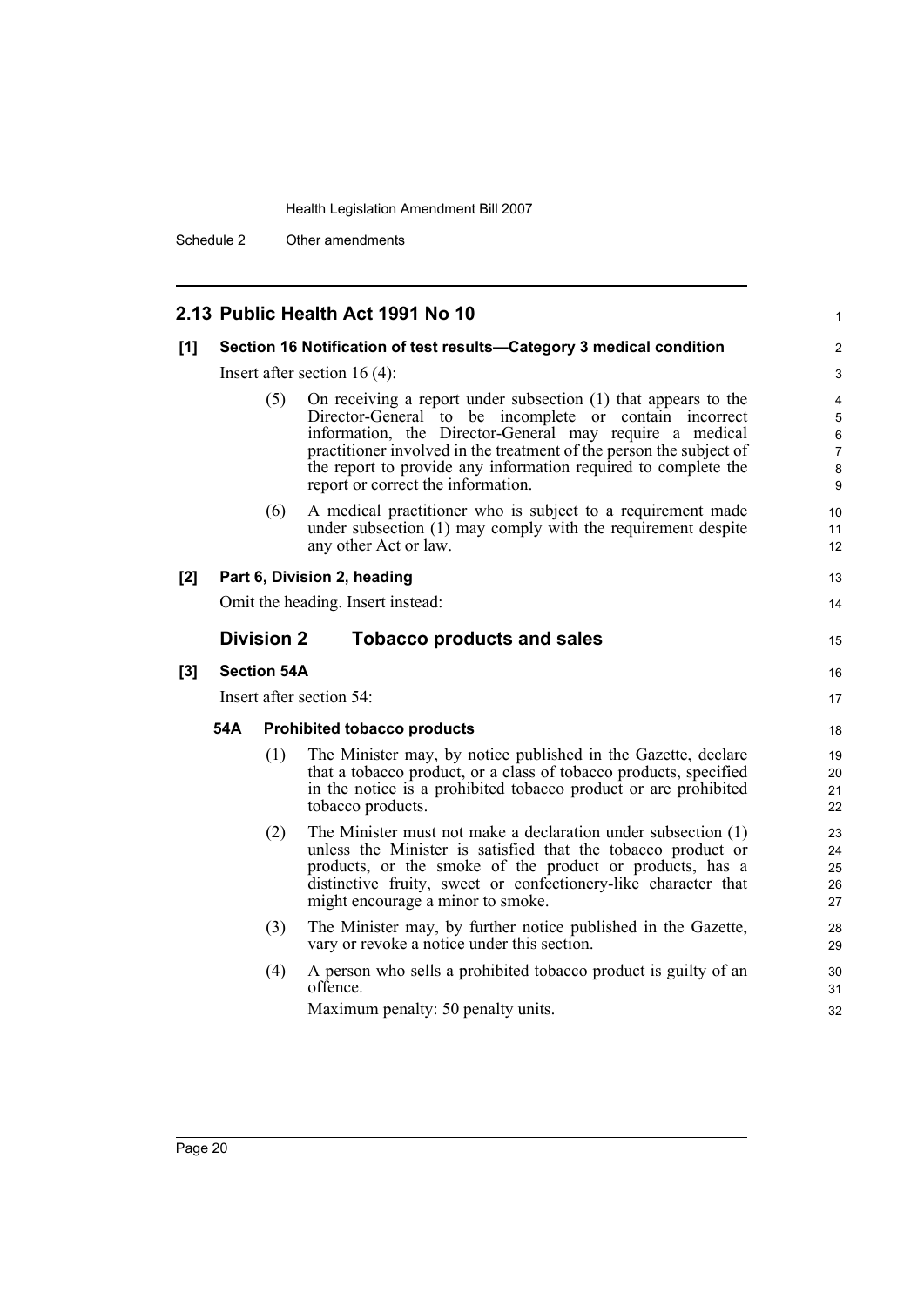Other amendments Schedule 2

| [4] |     | <b>Section 57A</b>       |                                                                                                                                                                                                                                                                                                       | 1                          |  |
|-----|-----|--------------------------|-------------------------------------------------------------------------------------------------------------------------------------------------------------------------------------------------------------------------------------------------------------------------------------------------------|----------------------------|--|
|     |     | Insert after section 57: |                                                                                                                                                                                                                                                                                                       |                            |  |
|     | 57A |                          | Sale of tobacco products by certain means and from certain<br>premises prohibited                                                                                                                                                                                                                     | 3<br>4                     |  |
|     |     | (1)                      | A person <i>(the vendor)</i> who carries a tobacco product in any<br>public place for the purpose of the sale of the product by retail to<br>persons in the place is guilty of an offence.                                                                                                            | 5<br>6<br>7                |  |
|     |     | (2)                      | A person who causes or permits a vendor to carry a tobacco<br>product in contravention of subsection $(1)$ on premises under the<br>person's control is guilty of an offence.                                                                                                                         | 8<br>9<br>10               |  |
|     |     | (3)                      | If a vendor contravenes subsection (1):                                                                                                                                                                                                                                                               | 11                         |  |
|     |     |                          | a person who is the employer of the vendor in the person's<br>(a)<br>capacity as vendor, or                                                                                                                                                                                                           | 12<br>13                   |  |
|     |     |                          | (b)<br>a person who has entered into a contract with the vendor in<br>the performance of which the vendor engaged in the<br>activity that constituted the contravention,                                                                                                                              | 14<br>15<br>16             |  |
|     |     |                          | is also guilty of an offence.                                                                                                                                                                                                                                                                         | 17                         |  |
|     |     | (4)                      | A person who sells a tobacco product by retail from:                                                                                                                                                                                                                                                  | 18                         |  |
|     |     |                          | any booth, tent or other temporary enclosure (including a<br>(a)<br>market stall or stand), whether or not part of the booth, tent<br>or enclosure is permanent, or                                                                                                                                   | 19<br>20<br>21             |  |
|     |     |                          | any mobile structure, vehicle or vessel,<br>(b)                                                                                                                                                                                                                                                       | 22                         |  |
|     |     |                          | is guilty of an offence.                                                                                                                                                                                                                                                                              | 23                         |  |
|     |     | (5)                      | A person who causes or permits a person to sell a tobacco product<br>in contravention of subsection $(4)$ :                                                                                                                                                                                           | 24<br>25                   |  |
|     |     |                          | (a)<br>on premises under the person's control, or                                                                                                                                                                                                                                                     | 26                         |  |
|     |     |                          | (b)<br>on premises being used for a concert or other event<br>organised by the person,                                                                                                                                                                                                                | 27<br>28                   |  |
|     |     |                          | is guilty of an offence.                                                                                                                                                                                                                                                                              | 29                         |  |
|     |     | (6)                      | In this section:                                                                                                                                                                                                                                                                                      | 30                         |  |
|     |     |                          | <i>public place</i> means a place or vehicle that the public, or a section<br>of the public, is entitled to use or that is open to, or is being used<br>by, the public or a section of the public (whether on payment of<br>money, by virtue of membership of a club or other body, or<br>otherwise). | 31<br>32<br>33<br>34<br>35 |  |
|     |     | (7)                      | Maximum penalty: 50 penalty units.                                                                                                                                                                                                                                                                    | 36                         |  |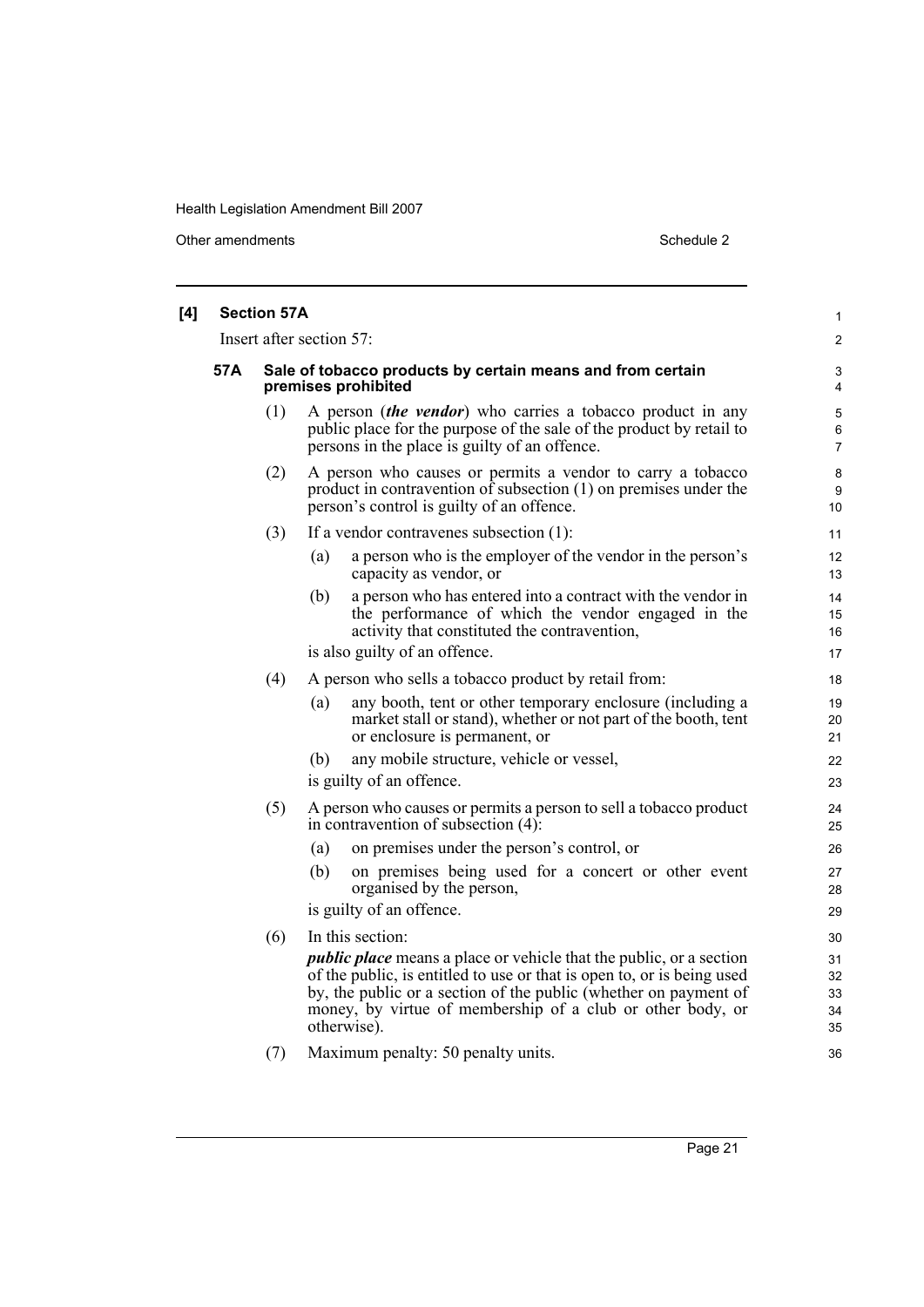Schedule 2 Other amendments

|     |                                                                                                                                                                                                                                                                                                                                           | 2.14 Smoke-free Environment Act 2000 No 69                                                                                                                                                                                                            | 1                |  |  |
|-----|-------------------------------------------------------------------------------------------------------------------------------------------------------------------------------------------------------------------------------------------------------------------------------------------------------------------------------------------|-------------------------------------------------------------------------------------------------------------------------------------------------------------------------------------------------------------------------------------------------------|------------------|--|--|
|     | <b>Section 20A</b>                                                                                                                                                                                                                                                                                                                        |                                                                                                                                                                                                                                                       |                  |  |  |
|     | Insert after section 20:                                                                                                                                                                                                                                                                                                                  |                                                                                                                                                                                                                                                       |                  |  |  |
| 20A | <b>Penalty notices</b>                                                                                                                                                                                                                                                                                                                    |                                                                                                                                                                                                                                                       |                  |  |  |
|     | (1)                                                                                                                                                                                                                                                                                                                                       | An inspector may serve a penalty notice on a person if it appears<br>to the inspector that the person has committed an offence against<br>this Act or the regulations, being an offence prescribed by the<br>regulations as a penalty notice offence. | 5<br>6<br>7<br>8 |  |  |
|     | (2)<br>A penalty notice is a notice to the effect that, if the person served<br>does not wish to have the matter determined by a court, the<br>person can pay, within the time and to the person specified in the<br>notice, the amount of the penalty prescribed by the regulations for<br>the offence if dealt with under this section. |                                                                                                                                                                                                                                                       |                  |  |  |
|     | (3)<br>A penalty notice may be served personally or by post.                                                                                                                                                                                                                                                                              |                                                                                                                                                                                                                                                       |                  |  |  |
|     | (4)                                                                                                                                                                                                                                                                                                                                       | If the amount of penalty prescribed for an alleged offence is paid<br>under this section, no person is liable to any further proceedings<br>for the alleged offence.                                                                                  |                  |  |  |
|     | (5)<br>Payment under this section is not to be regarded as an admission<br>of liability for the purpose of, and does not in any way affect or<br>prejudice, any civil claim, action or proceeding arising out of the<br>same occurrence.                                                                                                  |                                                                                                                                                                                                                                                       |                  |  |  |
|     | (6)                                                                                                                                                                                                                                                                                                                                       | The regulations may:                                                                                                                                                                                                                                  | 22               |  |  |
|     |                                                                                                                                                                                                                                                                                                                                           | prescribe an offence for the purposes of this section by<br>(a)<br>specifying the offence or by referring to the provision<br>creating the offence, and                                                                                               | 23<br>24<br>25   |  |  |
|     |                                                                                                                                                                                                                                                                                                                                           | prescribe the amount of penalty payable for the offence if<br>(b)<br>dealt with under this section, and                                                                                                                                               | 26<br>27         |  |  |
|     |                                                                                                                                                                                                                                                                                                                                           | prescribe different amounts of penalties for different<br>(c)<br>offences or classes of offences.                                                                                                                                                     | 28<br>29         |  |  |
|     | (7)                                                                                                                                                                                                                                                                                                                                       | The amount of a penalty prescribed under this section for an<br>offence is not to exceed the maximum amount of penalty that<br>could be imposed for the offence by a court.                                                                           | 30<br>31<br>32   |  |  |